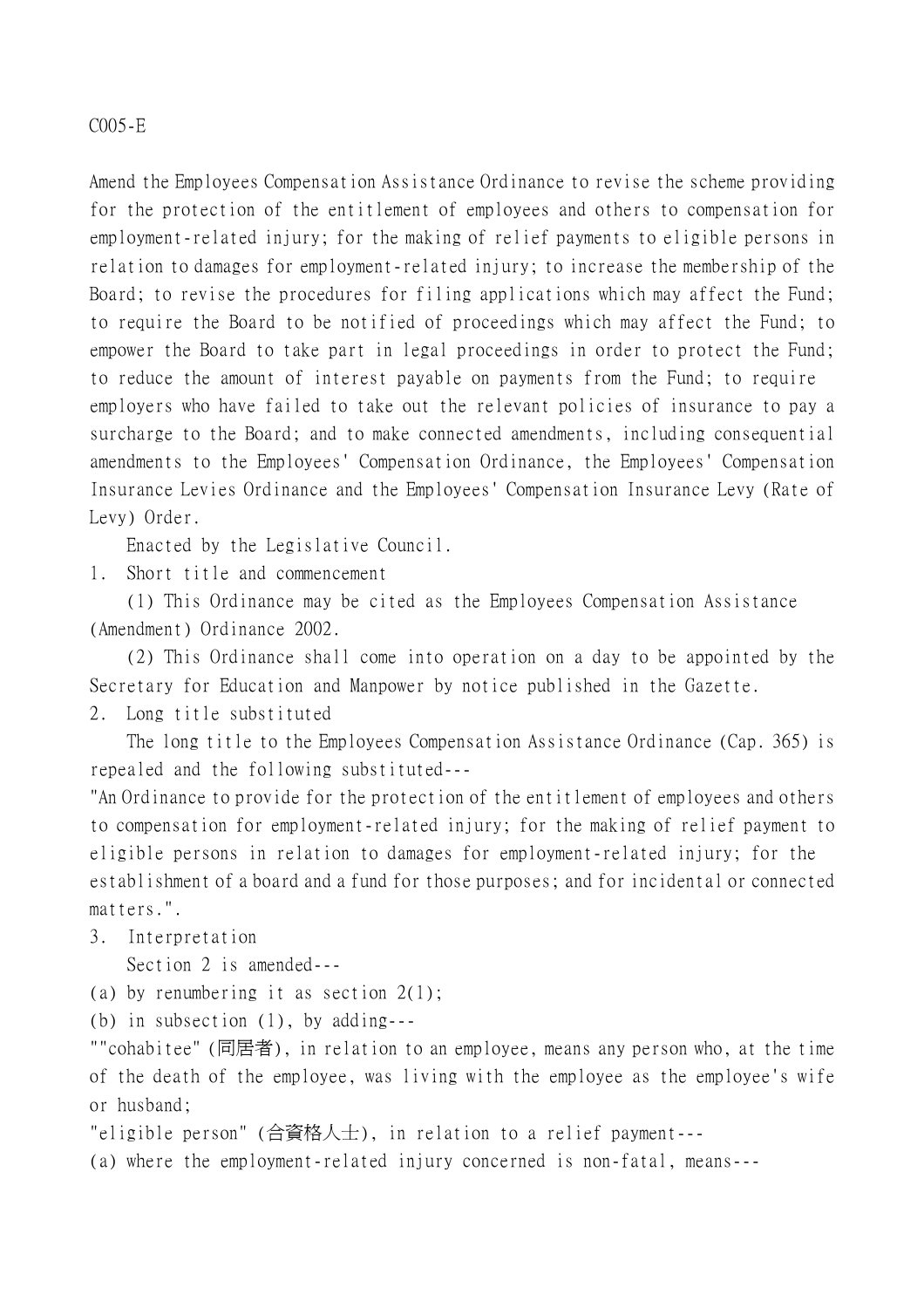(i) the injured employee; or

(ii) in the case of the death of the injured employee after damages have been awarded---

(A) any surviving spouse or cohabitee of the injured employee;

(B) any surviving child of the injured employee, whether by blood or an adoption specified in subsection (2) made before the date on which the accident occurred to which the relief payment relates, who was under the age of 21 years at the time of the death of the injured employee;

(C) if there is no surviving spouse or cohabitee, and no surviving child, as mentioned in sub-subparagraph (A) or (B), any surviving parent of the injured employee;

(b) where the employment-related injury concerned is fatal, means a person who has any of the following relationship in respect of the deceased employee, whether by blood or an adoption specified in subsection (2) made before the date on which the accident occurred to which the relief payment relates---

(i) a spouse or cohabitee;

(ii) a child;

(iii) a parent or grandparent; or

(iv) a grandson, granddaughter, stepfather, stepmother, stepson,

stepdaughter, son-in-law, daughter-in-law, brother, sister, half-brother, halfsister, father-in-law, mother-in-law, brother-in-law, sister-in-law, and child of a brother or sister of the whole blood;

"prescribed monthly amount" (訂明每月數額) means the amount specified in Part 1 of Schedule 4;

"prescribed relief payment" (訂明濟助付款) means the amount specified in Part 2 of Schedule 4;

"prescribed surcharge" (訂明附加費) means the amount specified in Part 3 of Schedule 4;

"relief payment" (濟助付款) means a relief payment made or which may be made from the Fund pursuant to an application under section 20A;

"spouse" (配偶), in relation to an employee, does not include a person who, at the time of the death of the employee, has ceased to be the employee's spouse;"; (c) by adding---

"(2) For the purposes of the definition of "eligible person"---

(a) an adoption means an adoption---

(i) made under an adoption order made in accordance with the Adoption Ordinance (Cap. 290);

(ii) to which section 17 of the Adoption Ordinance (Cap. 290) applies; or (iii) made in Hong Kong in accordance with Chinese law and custom before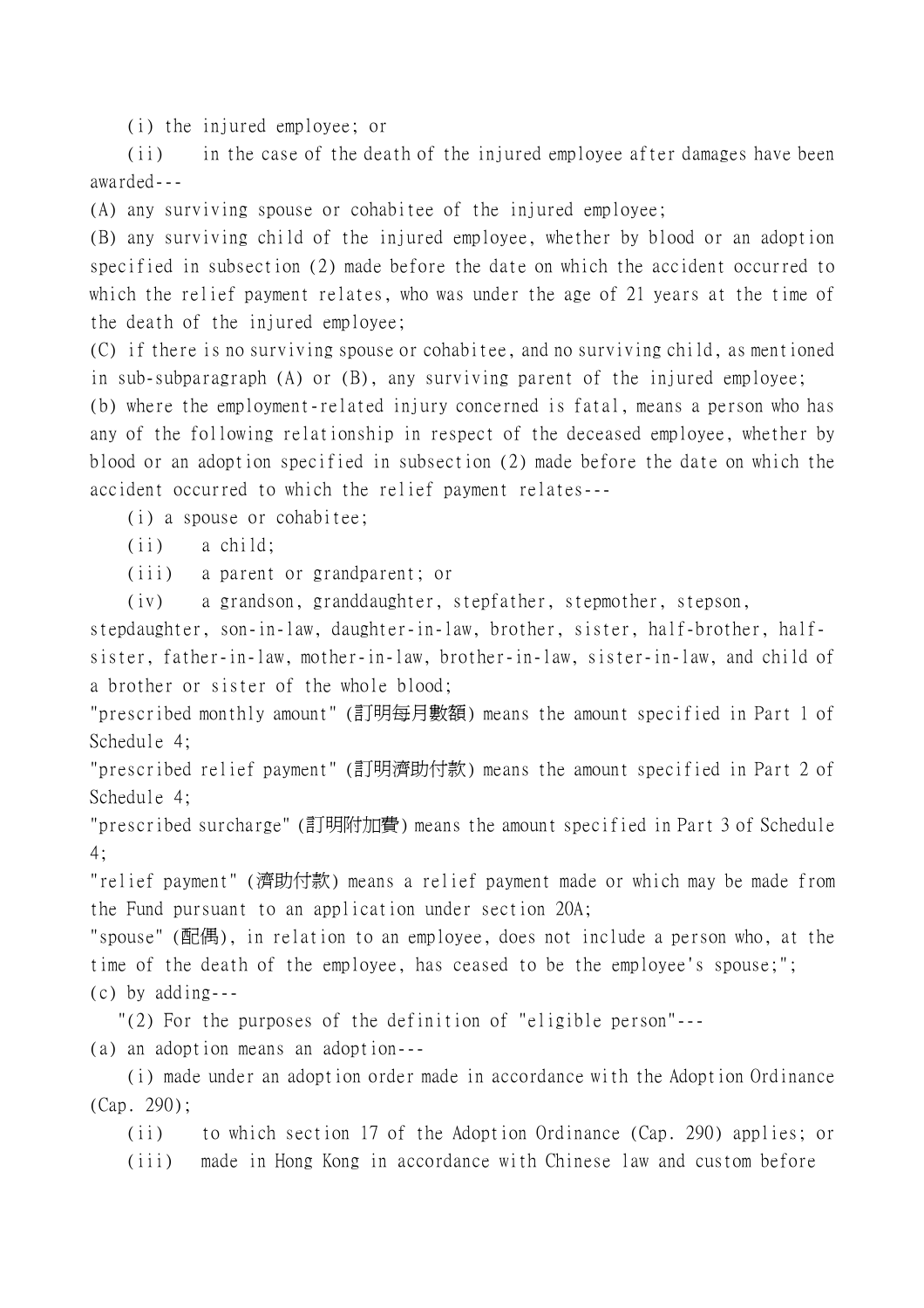```
1 January 1973; and
```
(b) any person so adopted shall be treated as the child of the adopter, and not as the child of any other person, and all relationships to the adopted person shall be deduced accordingly.".

4. Constitution of the Board Section  $3(2)(b)$  is amended---

(a) by repealing "5" and substituting "6";

(b) in subparagraph (ii), by repealing "and";

(c) in subparagraph (iii), by adding "and" after "law;";

(d) by adding---

"(iv) 1 is a person having expertise in the practice of insurance;".

5. Employees Compensation

Assistance Fund

Section 7(1) is amended by adding---

"(aa) moneys received by the Board as surcharges under section 36A;".

6. Application by employee etc. for

payment from the Fund in relation

to unpaid compensation

Section 16 is amended---

(a) by repealing subsection (1) and substituting---

 "(1) A person who is unable to recover from an employer payment of an amount of compensation for which the employer is liable may apply for payment of that amount from the Fund.";

(b) in subsection (2), by repealing everything before paragraph (b) and substituting---

 "(2) For the purpose of this section an employer is not to be regarded as liable for the payment of an amount of compensation unless---

(a) the amount is payable---

(i) pursuant to a judgment or order of a court or tribunal of competent jurisdiction in Hong Kong;

(ii) by virtue of section 16A(9) of the Employees' Compensation Ordinance (Cap. 282) following an assessment of compensation by the Commissioner under that section; or

(iii) pursuant to a Certificate of Compensation Assessment for Fatal Case or Review Certificate of Compensation Assessment for Fatal Case issued under the Employees' Compensation Ordinance (Cap. 282);";

(c) by repealing subsection (3) and substituting---

"(3) For the purpose of this section a person is not to be regarded as being unable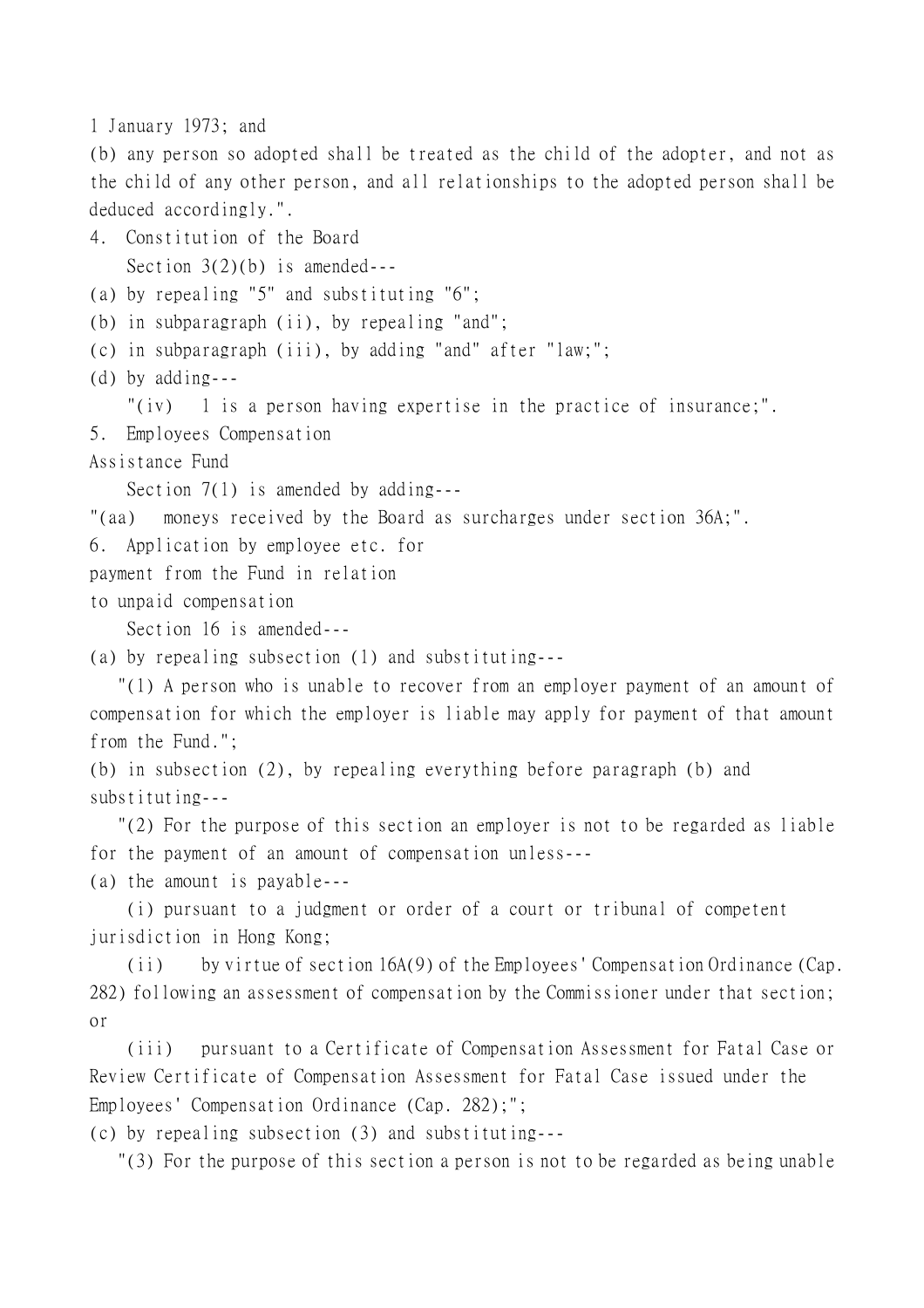to recover from an employer payment of an amount of compensation for which the employer is liable unless the person has taken such proceedings to recover payment of the amount---

(a) from, wherever applicable---

(i) the employer;

(ii) the principal contractor who is liable

to pay compensation to the person

under section 24 of the Employees' Compensation Ordinance (Cap. 282); and

(iii) an insurer who has issued a policy of insurance---

(A) which is in force in relation to the injured employee at the time of the accident concerned; and

(B) indemnifying the employer, or the principal contractor mentioned in subparagraph (ii), in respect of such liability; and

(b) as are reasonable in the circumstances, having regard to the likely cost of such proceedings, the resources available to the person and the amount likely to be recovered from, wherever applicable, the employer, the principal contractor and the insurer.".

7. Application by employer for

payment from the Fund

Section 17 is amended---

```
(a) by renumbering it as section 17(1);
```
(b) in subsection (1)(b), by adding "or deceased" after "injured";

(c) in subsection  $(1)(c)(ii)$ , by adding "as specified in a notice under section 20 published in the Gazette" after "insolvent";

(d) by adding---

 "(2) A principal contractor who has taken out a policy of insurance in accordance with section 40(1B) of the Employees' Compensation Ordinance (Cap. 282) is entitled to make an application under subsection (1)---

(a) in respect of compensation, as if the principal contractor were an employer; (b) in respect of damages which the employer concerned is liable to pay, on behalf of the employer.

(3) Any reference to an employer in any other provision of this Ordinance which relates to this section shall be construed to include a principal contractor to whom subsection (2) applies.".

8. Application by employer for payment

from the Fund to third party

Section 18 is amended---

(a) by renumbering it as section 18(1);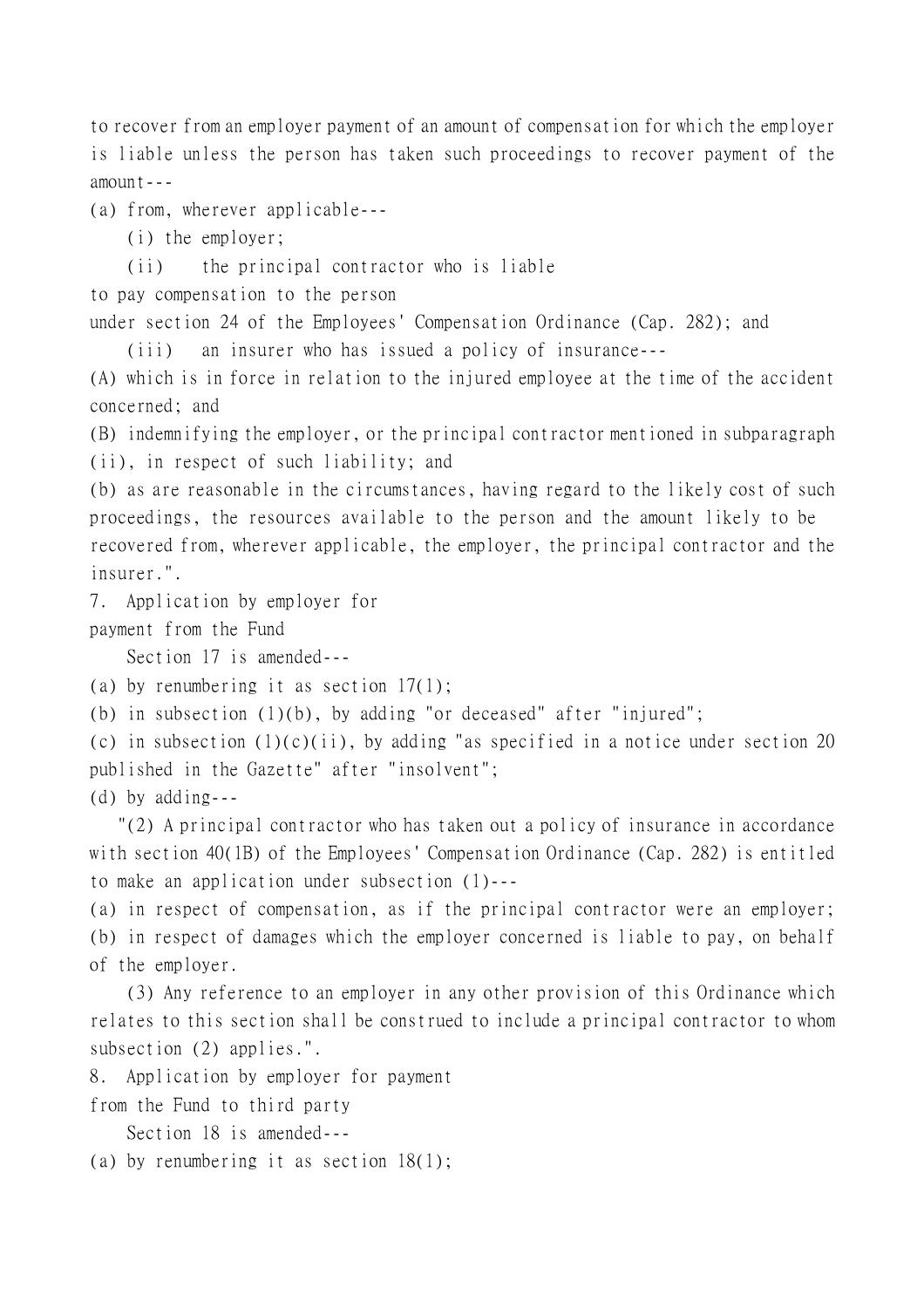(b) in subsection  $(1)(b)$ , by adding "or deceased" after "injured"; (c) in subsection  $(1)(c)$ , by adding "as specified in a notice under section 20 published in the Gazette" after "insolvent"; (d) by adding---

 "(2) A principal contractor who has taken out a policy of insurance in accordance with section 40(1B) of the Employees' Compensation Ordinance (Cap. 282) is entitled to make an application under subsection (1)---

(a) in respect of compensation, as if the principal contractor were an employer;

(b) in respect of damages which the employer concerned is liable to pay, on behalf of the employer.

(3) Any reference to an employer in any other provision of this Ordinance which relates to this section shall be construed to include a principal contractor to whom subsection (2) applies.".

9. Section added

The following is added---

"18A. Provisions ancillary to sections

17 and 18

(1) An application under section 17 or 18 shall be made by an employer not later than 180 days after the date on which the employer is entitled to make the application.

(2) An employer who fails to comply with subsection (1) in the case of section 17 shall not be entitled to any payment from the Fund in relation to the application to which the failure relates.

(3) Where an employer makes an application under section 18 after the expiration of 180 days after the date on which the employer is entitled to make the application, no interest, or surcharge payable under the Employees' Compensation Ordinance (Cap. 282), as the case may be, is payable on the amount to which the application relates in respect of the period beginning on that expiration and ending on the date on which the application is made.

(4) No interest, or surcharge payable under the Employees' Compensation Ordinance (Cap. 282), as the case may be, is payable on the amount to which an application under section 18 relates in respect of the period beginning on the date of the application and ending upon the expiration of 180 days after that date.". 10. Limitations on applications by employers

Section 19(1) is amended---

(a) in paragraph (a), by repealing "by the employer";

(b) in paragraph (b), by repealing "of insolvency given under this Part" and substituting "under section 20 published in the Gazette".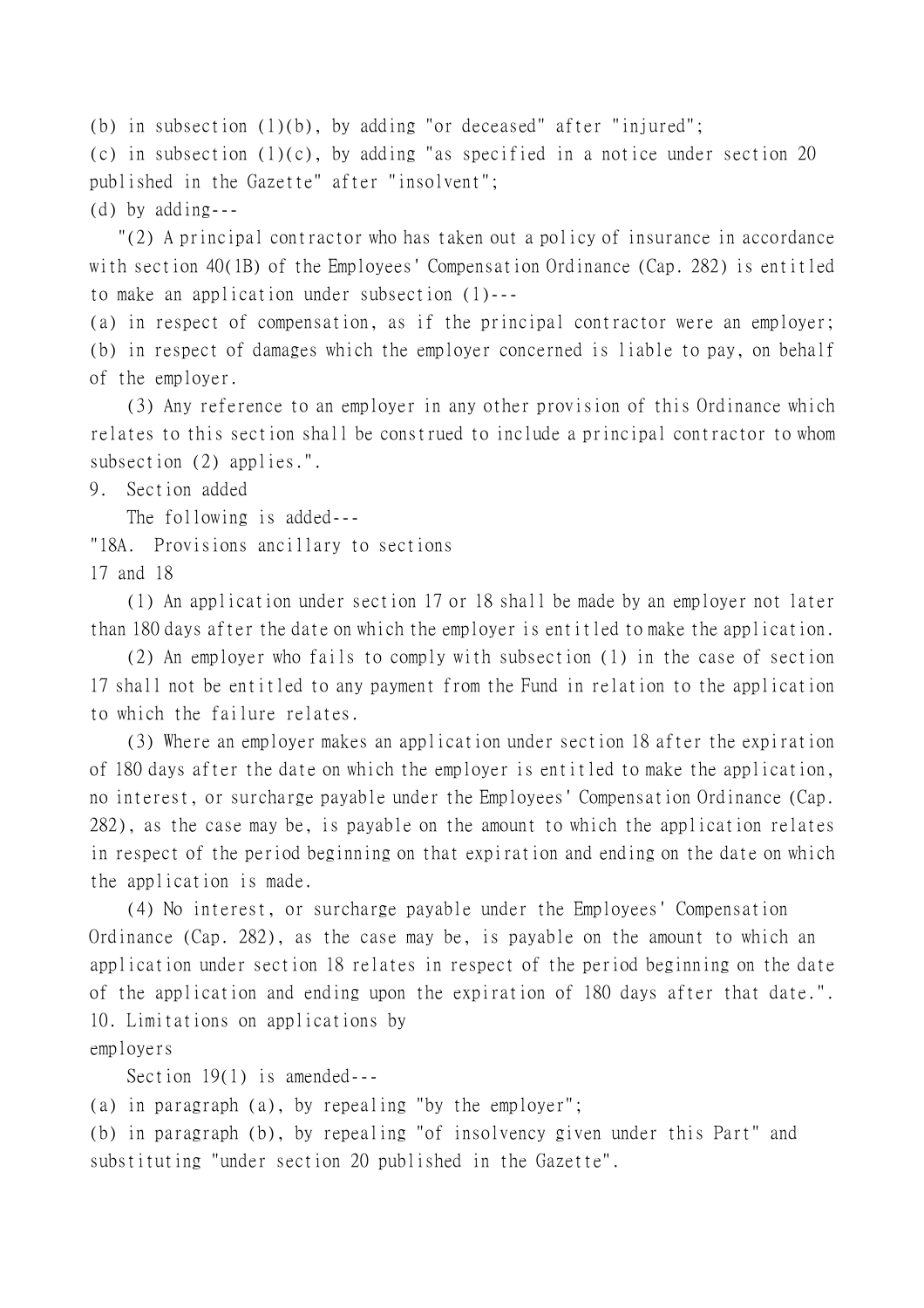11. Notice of insolvency of insurer

Section 20(2)(a) is repealed and the following substituted---

"(a) shall be in a form specified by the Board;".

12. Sections added

The following are added--- "20A. Application by employee etc. for relief payment from the Fund in relation to unpaid damages

(1) An eligible person who is unable to recover from an employer payment of an amount of damages for which the employer is liable may apply for a relief payment of that amount from the Fund.

(2) For the purposes of this section, an employer is not to be regarded as liable for the payment of an amount of damages unless the amount is payable pursuant to a judgment or order of a court of competent jurisdiction in Hong Kong.

(3) For the purpose of this section, an eligible person is not to be regarded as being unable to recover from an employer payment of an amount of damages for which the employer is liable unless the eligible person has taken such proceedings to recover payment of the amount---

(a) from, wherever applicable---

(i) the employer; and

(ii) an insurer who has issued a policy of insurance---

(A) which is in force in relation to the injured employee at the time of the accident concerned; and

(B) indemnifying the employer in respect of such liability; and

(b) as are reasonable in the circumstances, having regard to the likely cost of such proceedings, the resources available to the eligible person and the amount likely to be recovered from, wherever applicable, the employer and the insurer. 20B. Amount of relief payment

(1) Subject to section 20A(2) and subsection (2), the amount of a relief payment to an eligible person shall be the amount of damages for which the employer is liable to pay the eligible person after that amount is reduced by---

(a) the amount, if any, of compensation which has been paid or is payable under the Employees' Compensation Ordinance (Cap. 282) in respect of the injured employee in relation to the accident concerned; and

(b) the amount, if any, of those damages already paid by the employer.

(2) Notwithstanding the definitions of "compensation" and "damages", for the purposes of determining the amount of a relief payment---

(a) any interest payable on any amount; and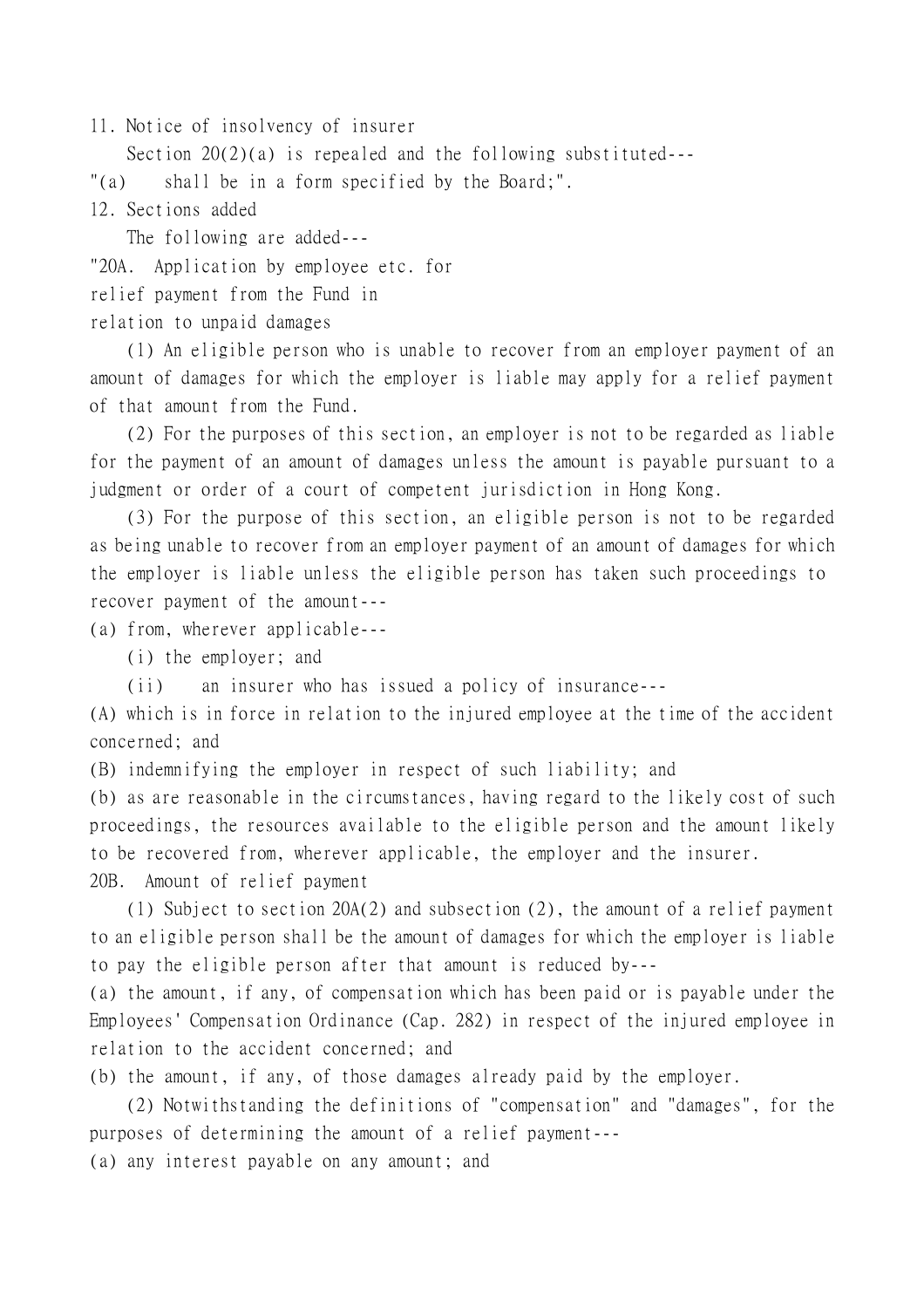(b) any costs,

arising from proceedings in respect of any damages or compensation claim shall not be included.

(3) For the avoidance of doubt, it is hereby declared that where---

(a) a non-fatal injury gives rise to a relief payment in relation to an eligible person who is the injured employee; and

(b) that eligible person subsequently dies,

then the balance, if any, of the relief payment shall be paid to the other eligible persons, if any---

(c) remaining in relation to that first-mentioned eligible person; and

(d) falling within paragraph (a)(ii) of the definition of "eligible person".

20C. Manner of payment of

relief payment

(1) Subject to subsections (3), (4) and (5) and sections 20D to 20G, where the amount of a relief payment does not exceed the prescribed relief payment, the Board shall pay the amount in full to the eligible person or eligible persons, as the case may be.

(2) Subject to subsections (3), (4) and (5) and sections 20D to 20G, where the amount of a relief payment exceeds the prescribed relief payment, the Board shall pay the amount to the eligible person or eligible persons, as the case may be, as  $f$ ollows---

(a) a first payment equivalent to the prescribed relief payment; and

(b) subject to section 20D, subsequent monthly payments at the rate of---

(i) the prescribed monthly amount; or

(ii) the monthly earnings of the injured employee at the time of the accident concerned,

whichever is the higher.

(3) A surviving child who was an eligible person falling within paragraph (a)(ii)(B) of the definition of "eligible person" at the time of the death of the injured employee---

(a) shall be entitled to the payment under subsection (1) or  $(2)(a)$  notwithstanding that he has attained the age of 21 years or above at the time the payment is made; (b) shall not be entitled to a payment under subsection (2)(b) if he has attained the age of 21 years or above at the time the payment would, but for this paragraph, be made.

(4) Where 2 or more eligible persons are entitled to receive a relief payment, the amount of relief payment paid to each eligible person shall not exceed the amount to which they are respectively entitled under section 20F.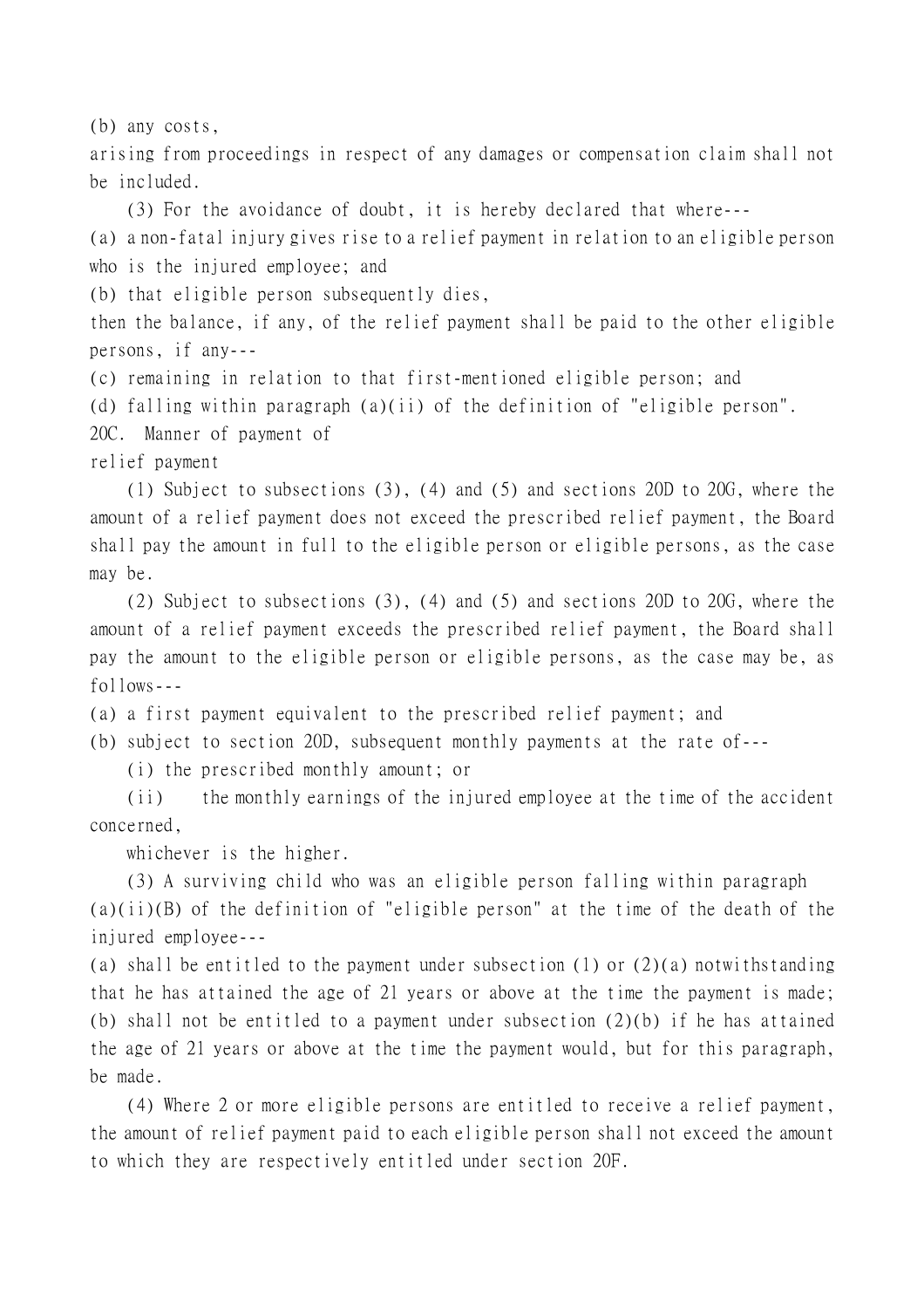(5) For the purposes of calculating the rate of payments under subsection (2)(b), the monthly earnings of the employee concerned shall mean the employee's earnings as determined in accordance with section 11 of the Employees' Compensation Ordinance (Cap. 282).

20D. Cessation of payments under

section  $20C(2)(b)$ 

Payments under section 20C(2)(b) shall be payable until---

(a) subject to section 20G, the amount of relief payment has been fully paid; or (b) in the case of each eligible person entitled to receive such payments, the person---

(i) dies; or

(ii) ceases to be entitled to receive such payments pursuant to section 20E, whichever is the earlier.

20E. When eligible person ceases to be

entitled to relief payment

An eligible person shall cease to be entitled to a relief payment where--- (a) subject to section 20C(3) in the case of an eligible person falling within paragraph (a)(ii)(B) of the definition of "eligible person", the person attains the age of 21 years;

(b) the eligible person has been paid the amount to which the eligible person is entitled, whether as relief payment or payment of damages from the employer concerned, including any combination thereof.

20F. Apportionment of relief payment

(1) Where 2 or more eligible persons are entitled to receive a relief payment in respect of a deceased employee, then the relief payment shall be apportioned as  $f$ ollows---

(a) either---

(i) on a pro rata basis in accordance with the respective amounts awarded to the eligible persons by the court mentioned in section 20A(2); or

(ii) on an equal share basis if subparagraph (i) is not applicable or that court has not otherwise made an order on how the amount of damages should be apportioned amongst the eligible persons;

(b) where an eligible person has died or is no longer entitled to a relief payment, the relief payment shall be re-apportioned to the remaining eligible persons in proportion to the outstanding amount of relief payment respectively due to them; (c) where an eligible person makes a successful application to the Board for a relief payment at a time when the payments under section  $20C(2)(b)$  are being made to other eligible persons, the payments shall be re-apportioned---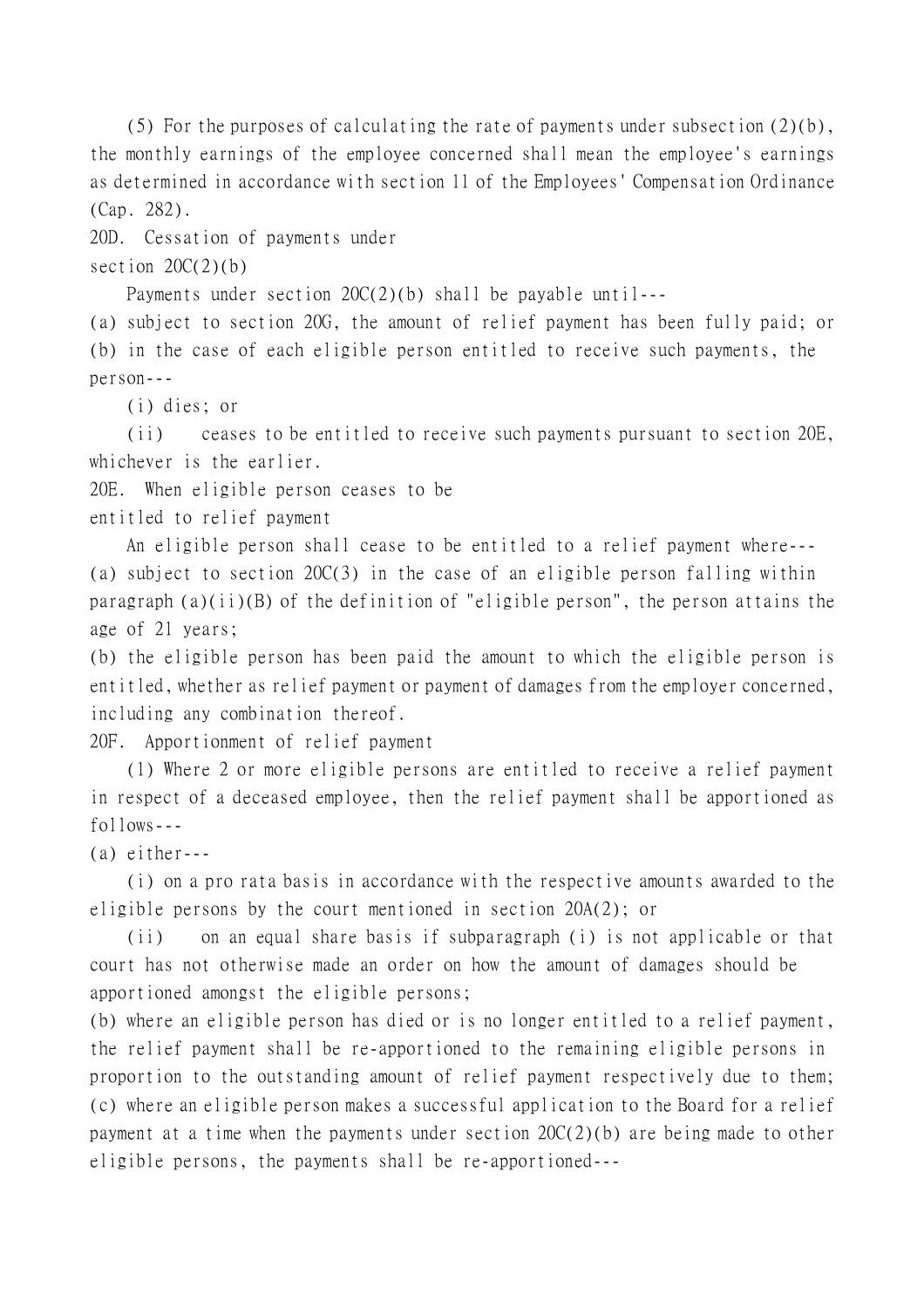(i) from the date the Board makes a determination under section 22 that the first-mentioned eligible person is entitled to the relief payment; and

(ii) to the first-mentioned eligible person and the other eligible persons in proportion to the outstanding amount of relief payment respectively due to them.

(2) For the avoidance of doubt, it is hereby declared that the re-apportionment of a relief payment under this section shall correspond with whichever of subsection  $(1)(a)(i)$  or  $(ii)$  is applicable to the relief payment. 20G. Set-off

Where an eligible person---

(a) is receiving payments under section  $20C(2)(b)$ ; and

(b) during the course of receiving the payments, receives any payment of an amount of damages in relation to the injury to which the payments relate,

then the Board shall set-off from the outstanding amount of the payments due to the eligible person the amount of damages (including damages by way of indemnity) so received by the eligible person.".

13. Applications

Section 21 is amended---

(a) in subsection (1)(b), by repealing "prescribed manner and form" and substituting "manner and form specified by the Board";

(b) by repealing subsection (4)(a) and substituting---

"(a) require the employer (or the employer's representative) or the employee or his member of the family or representative, the employer's insurer or any other employee of the employer to furnish such information or particulars relating to an application; and".

14. Determination of applications

by the Board

Section 22 is amended---

(a) in subsection (1), by adding "and, in particular, the amount of each payment, if any, to be made from the Fund by virtue of those determinations" after "determinations";

(b) in subsection  $(2)$ ---

(i) by repealing "An" and substituting "Subject to subsection (3), an";

(ii) by adding "half" after "at";

(c) by adding---

"(3) No interest is payable on an amount mentioned in subsection (2)---

(a) which is a relief payment;

(b) where the application concerned under section 16 is made after the expiration of 180 days after the date on which the employer concerned is liable for the payment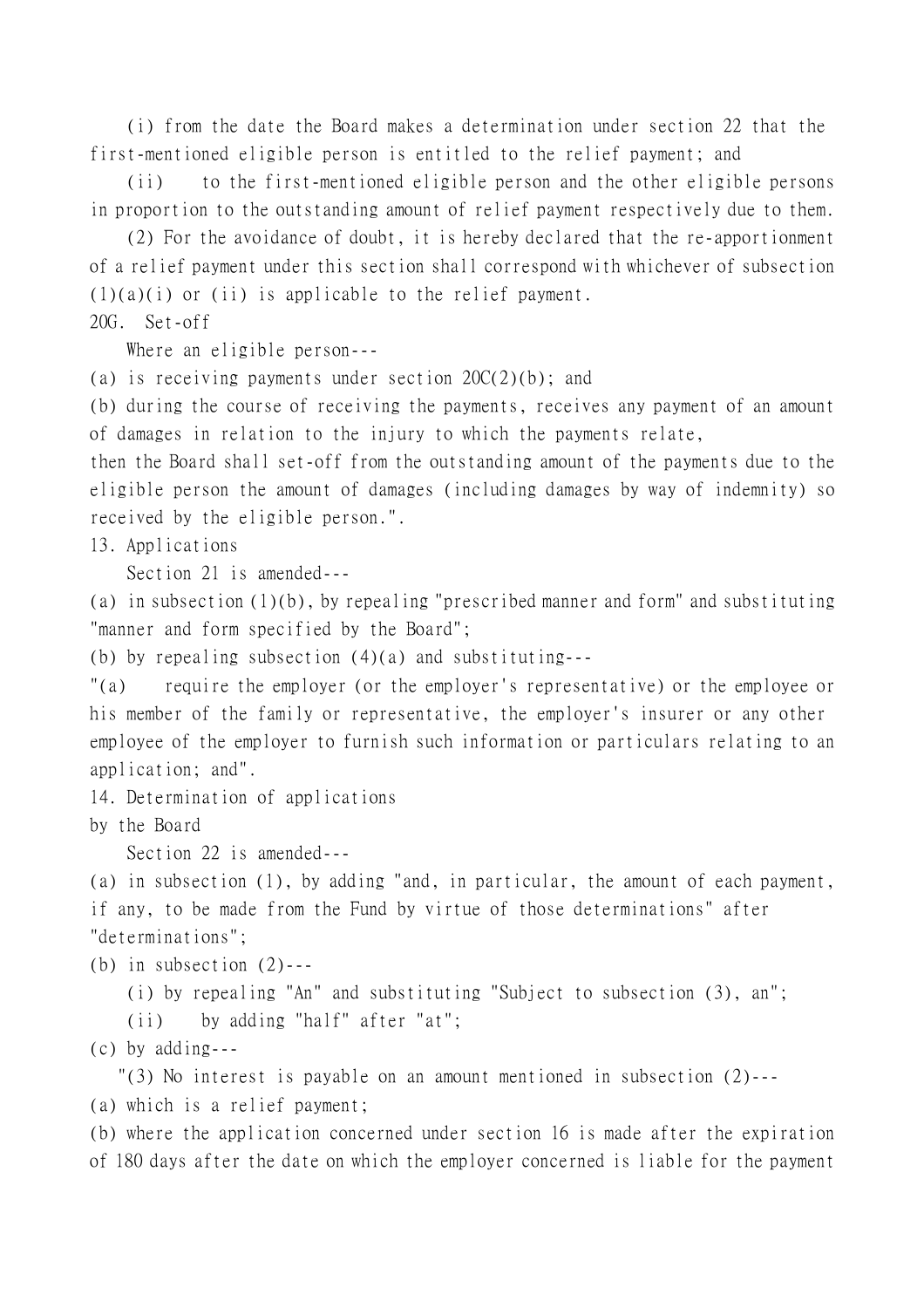of the amount, in respect of the period beginning on that expiration and ending on the date on which the application is so made;

(c) in respect of the period beginning on the date the application concerned under section 16 is made and ending upon the expiration of 180 days after that date;

(d) where section 25B is applicable, in respect of the period between the expiration of the period mentioned in section  $25B(1)(c)$  and the date on which an extension, if any, is granted under section 25B(2);

(e) where the application concerned is under section 17, in respect of the period beginning on the date the employer makes the payment concerned of an amount of compensation or damages and ending on the date on which payment is made from the Fund in respect of that application.

(4) No surcharge mentioned in paragraph (e) of the definition of "compensation" in section 3 of the Employees' Compensation Ordinance (Cap. 282) shall be included in an amount mentioned in subsection (2)---

(a) where the application concerned under section 16 is made after the expiration of 180 days after the date on which the employer concerned is liable for the payment of the amount, to the extent that the surcharge arises in respect of the period beginning on that expiration and ending on the date on which the application is so made;

(b) to the extent that the surcharge arises in respect of the period beginning on the date of the application concerned under section 16 is made and ending upon the expiration of 180 days after the date.

(5) The interest payable on an amount mentioned in subsection (2) before the determination mentioned in that subsection is made shall be the rate mentioned in that subsection or the rate specified by the court or tribunal concerned, whichever is the lower.

(6) The Board may vary a determination under this section---

(a) to take account of---

(i) a person who becomes an eligible person on or after the date of the determination; or

(ii) the existence of an eligible person which was not known to the Board before that date; and

(b) in a manner not inconsistent with the provisions of this Ordinance.".

15. Costs

Section 23(1), (4) and (6) is amended by repealing "or damages" wherever it appears.

16. Board liable in certain proceedings

as if employer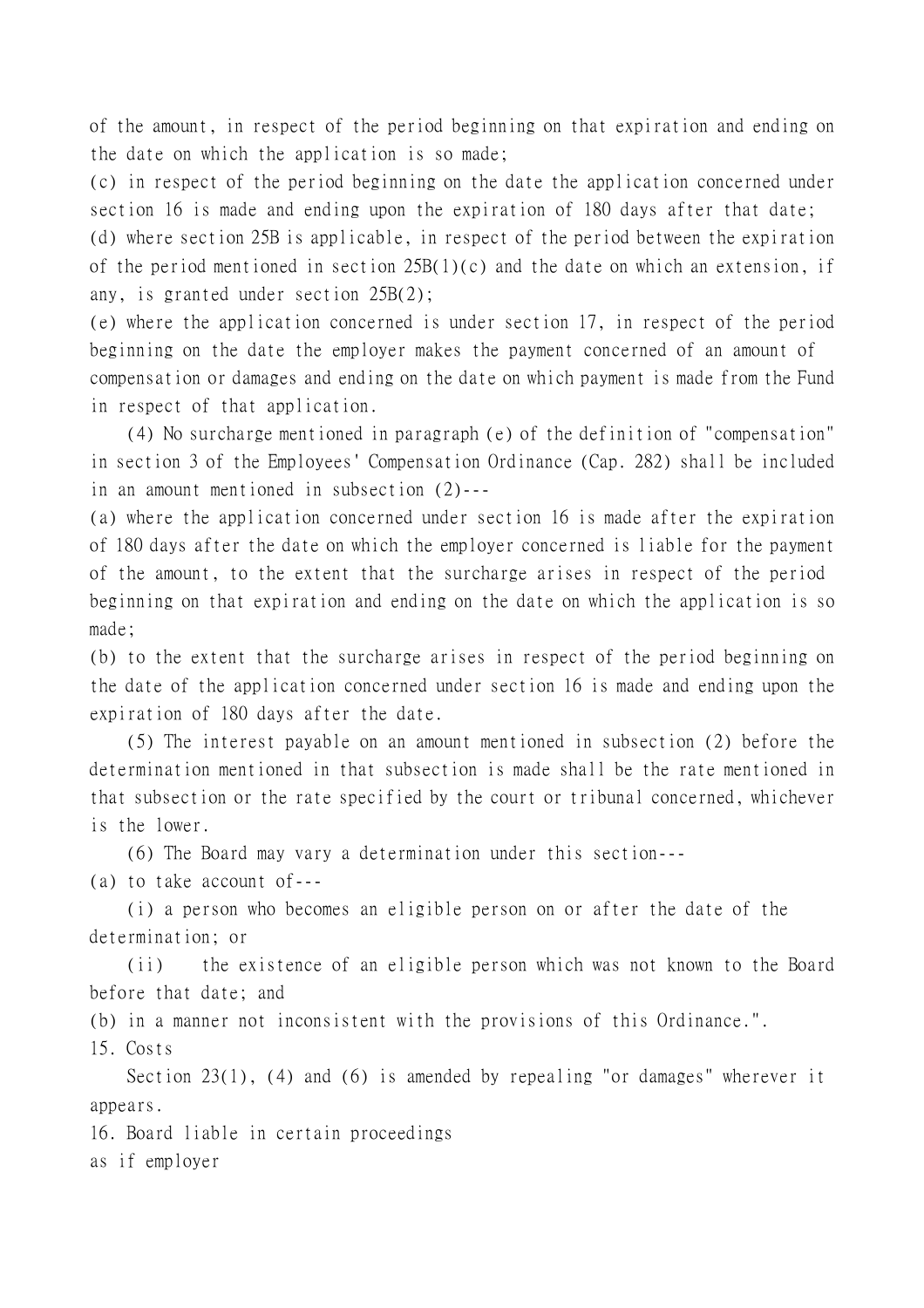Section 25(1) and (4) is amended by repealing "or damages".

17. Sections added

The following are added immediately after section 25--- "25A. Board may apply to be joined

as party to proceedings

(1) If proceedings have been initiated to claim compensation or damages (whether initiated before, on or after the commencement of this section), the Board may apply to the court to be joined as a party to the proceedings as follows---

(a) where no policy of insurance is known to be in force at the time of the accident to which the proceedings relate, the Board may apply to the court to take over the defence as if it were the employer in the proceedings if---

(i) the employer cannot be identified or, if identified, cannot be found;

(ii) the employer is insolvent;

(iii) the employer is dead or has been dissolved, wound up or struck off the register;

(iv) the employer, for any reason, cannot be served with the notice of proceedings;

(v) at any time when the employer fails to attend the hearing, leaving the claim uncontested;

(b) where no policy of insurance is known to be in force at the time of the accident to which the proceedings relate and the employer is present at the proceedings, the Board may apply to the court to join in the proceedings as a third party in accordance with Order 15, rule 6 of the Rules of the High Court (Cap. 4 sub. leg.);

(c) where the insurer concerned is insolvent, the Board may apply to the court to join in the proceedings as a third party in accordance with Order 15, rule 6 of the Rules of the High Court (Cap. 4 sub. leg.).

25B. Notification of proceedings

(1) Where, after the commencement of this section, a person commences by writ proceedings in respect of a claim for compensation or damages, the person shall serve on the Board and, where applicable, the insurer concerned a notice of the proceedings---

(a) in writing in a form specified by the Board, signed by the person and accompanied by a copy of the writ;

(b) by registered post; and

(c) subject to subsection (2), not later than 30 days after the date on which the writ is filed with the court.

(2) The Board may extend the period specified in subsection (1) in the case of a person who satisfies the Board, by notice in writing served on the Board, that there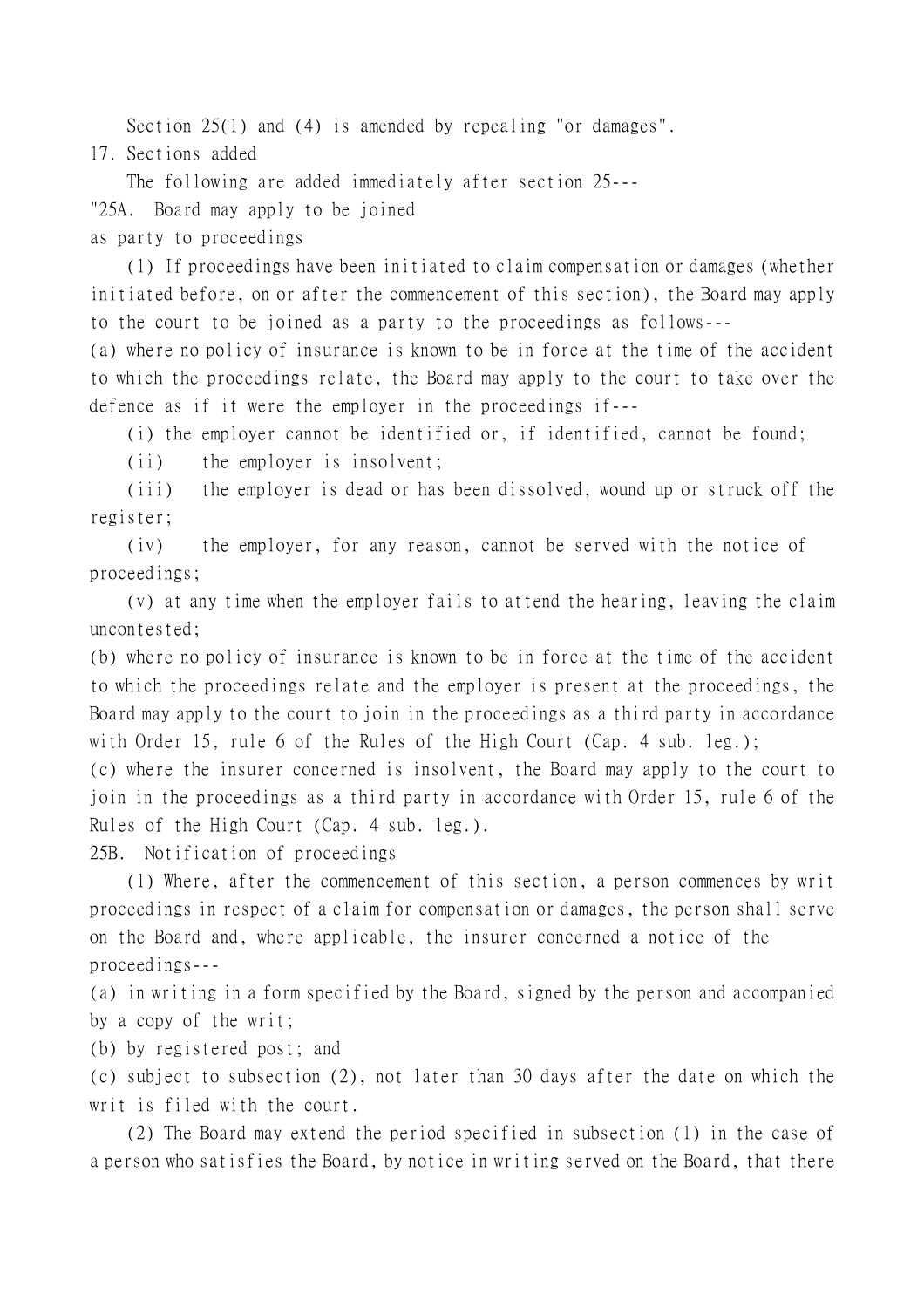are good reasons why the person cannot comply with subsection (1) within that period.

(3) A person who has served a notice under subsection (1) on the Board and who proposes to obtain judgment or reach settlement with the other party---

(a) in respect of the claim to which the notice relates; and

(b) within 45 days after the date on which the notice has been so served,

shall, not less than 10 days before proposing to obtain judgment or reach a settlement, serve a notice in writing on the Board informing the Board that the person proposes to obtain judgment or reach a settlement in respect of that claim within 45 days after the date on which the first-mentioned notice has been served on the Board.

(4) It is hereby declared that---

(a) a notice under subsection (1) shall not combine a claim for compensation with a claim for damages;

(b) a notice under subsection (1) may be accompanied by a notice under subsection (3).

(5) A person who fails to comply with subsection (1) or (3) in respect of a claim mentioned in that subsection shall not be entitled to any payment under this Ordinance in respect of the claim, and notwithstanding the other provisions of this Ordinance.

(6) Upon receipt of a notice under this section, the Board shall carry out such inquiries as it considers necessary to facilitate the proper carrying out of the functions of the Board in relation to the claim to which the notice relates.

(7) For the purpose of carrying out inquiries under this section, the Board may--- (a) require the employer (or the employer's representative) or the employee or his member of the family or representative, the employer's insurer or any other employee of the employer to furnish such information or particulars relating to the claim; and

(b) make such inquiries from any other person connected or associated with the claim, as the Board considers necessary.".

18. Priority of payments from the Fund

Section 26(2)(a) and (b) is repealed and the following substituted---

"(a) amounts liable to be paid in respect of applications under section 16 shall have priority over amounts liable to be paid in respect of applications under section 17, 18 or 20A;

(b) amounts of compensation liable to be paid in respect of applications under section 18 shall have priority over amounts of damages liable to be paid in respect of applications under section 18 and amounts liable to be paid in respect of applications under section 17 or 20A;

(ba) amounts of compensation liable to be paid in respect of applications under section 17 shall have priority over amounts of damages liable to be paid in respect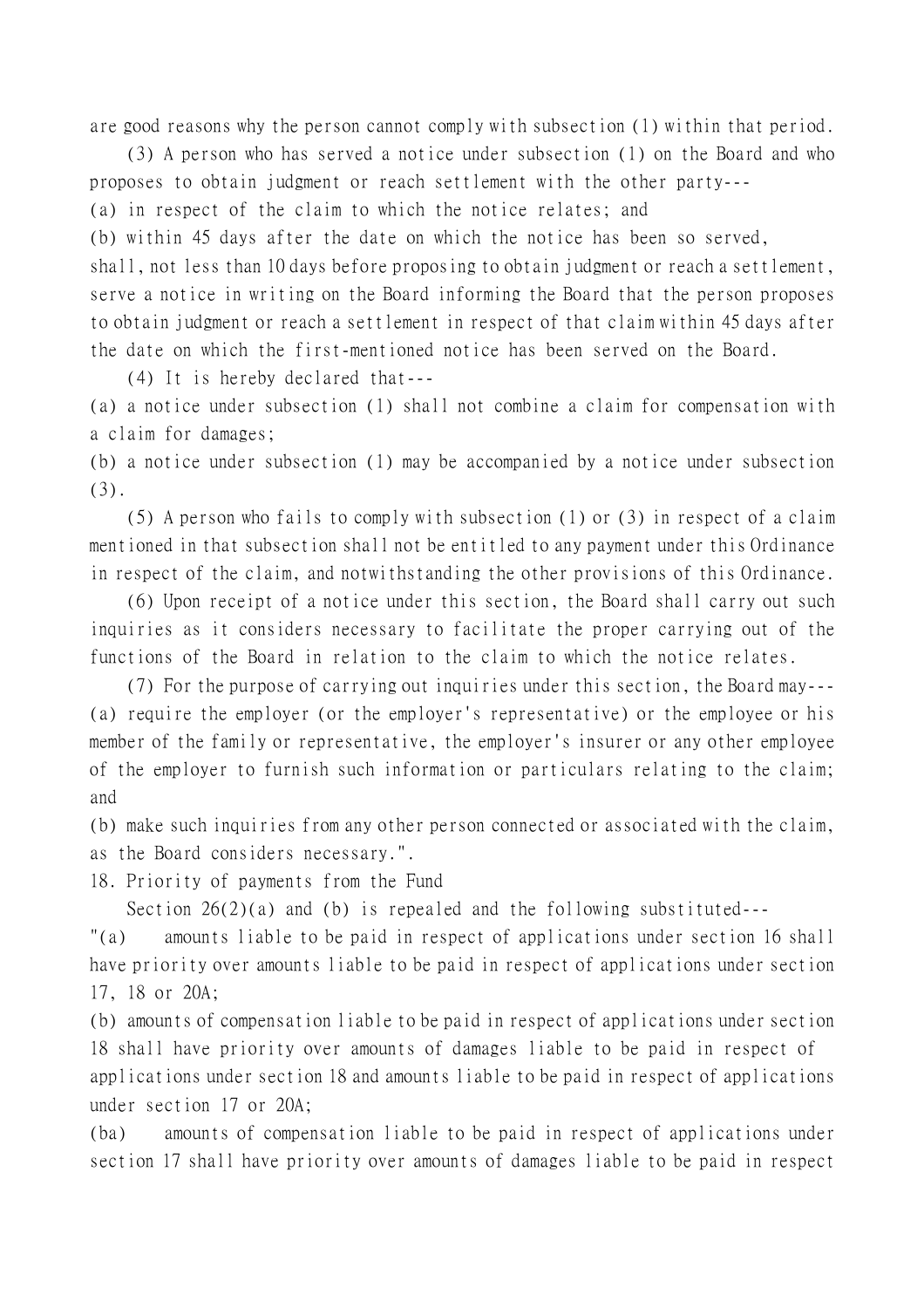of applications under section 17, amounts of damages liable to be paid in respect of applications under section 18 and amounts liable to be paid in respect of applications under section 20A;

(bb) amounts liable to be paid in respect of applications under section 20A where section 20 $C(1)$  or (2)(a) is applicable shall have priority over amounts liable to be paid in respect of applications under that section where section  $20C(2)(b)$  is applicable and amounts of damages liable to be paid in respect of applications under section 17 or 18;

(bc) amounts of damages liable to be paid in respect of applications under section 18 shall have priority over amounts of damages liable to be paid in respect of applications under section 17 and amounts liable to be paid in respect of applications under section 20A where section  $20C(2)(b)$  is applicable;

(bd) amounts liable to be paid under section 20A where section  $20C(2)$ (b) is applicable shall have priority over amounts of damages liable to be paid in respect of applications under section 17; and".

19. Payments in anticipation of

entitlement under section 16,

etc.

Section 28 is amended---

(a) in subsection (1), by repealing "this Part" and substituting "section 16, 17 or 18";

(b) by repealing subsection (2) and substituting---

 "(2) Any offer by the Board of payment under subsection (1) shall specify the section to which the Board considers that the person is or might be so entitled and, accordingly, any payment made under that subsection shall, for the purposes of section 26, be regarded as an amount as if the Board is liable to pay under the section so specified.

(3) If a person accepts an offer made under subsection (1) and receives payment accordingly, that person shall not have the right to make an application under section 16, 17 or 18, as the case may require, in respect of the claim to which the offer relates.

(4) If an offer made under subsection (1) is not accepted by a person, and in the subsequent proceedings in respect of the claim to which the offer relates the person is awarded an amount not more than the amount offered by the Board, then the Board shall not be required to pay more than the amount as awarded by the court or tribunal concerned.

(5) Where payment is made from the Fund to a person pursuant to subsection (3), then the Board shall not be liable to pay the costs incurred by the person after the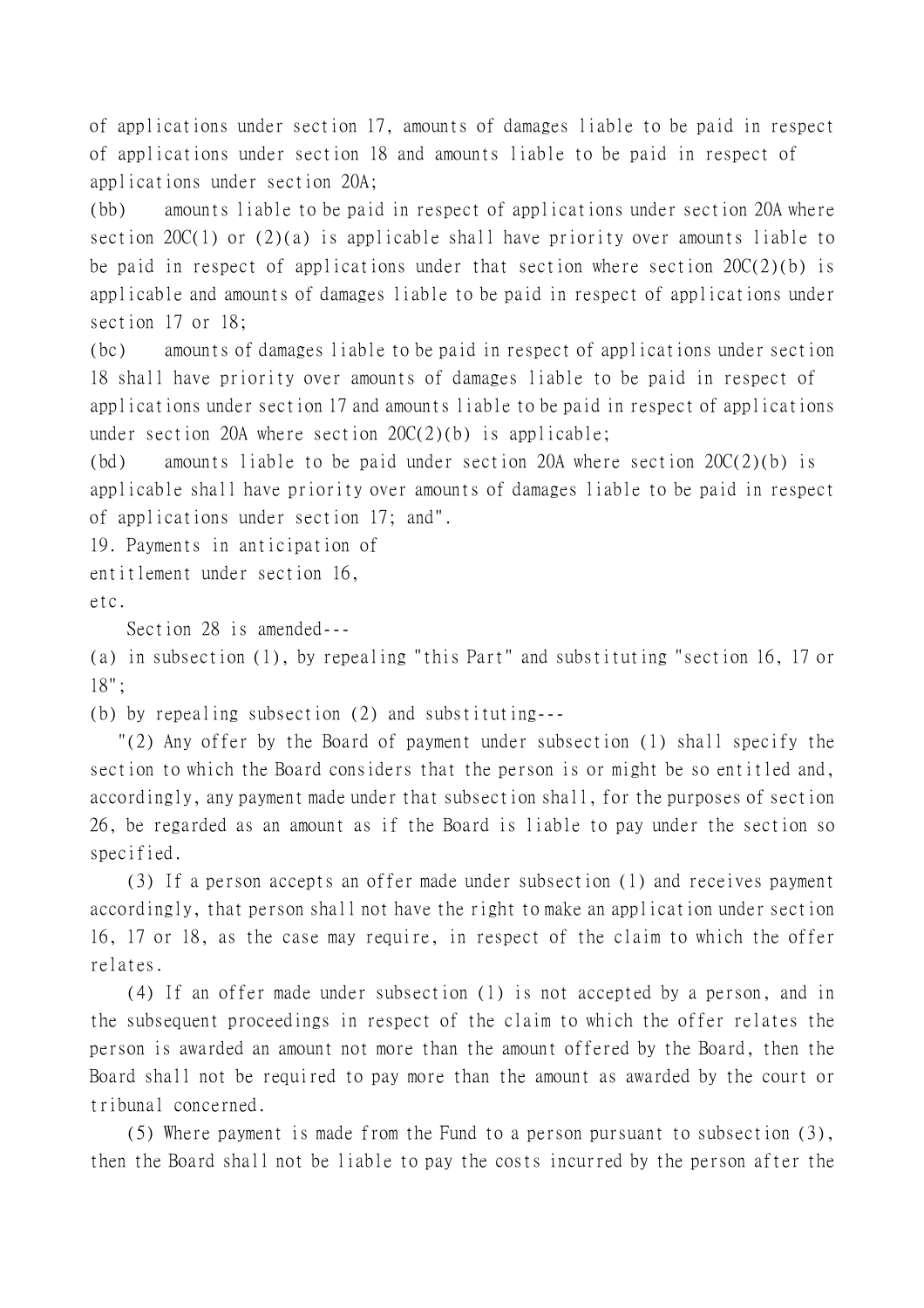date of the offer to which the claim relates.

(6) Where the Board takes part in proceedings in respect of a claim for compensation, the Board shall have the right to agree costs with the parties involved in the proceedings prior to taxation.".

20. Interpretation

Section 31 is amended by adding ", unless the context otherwise requires" after "Part".

21. Application of this Part

Section 33 is amended---

(a) in paragraph (b), by repealing "or" at the end;

(b) in paragraph (c), by repealing "applies." and substituting "applies; or";

(c) by adding---

"(d) any compensation or damages for injury to an employee who has been engaged outside Hong Kong by an employer who---

(i) is outside Hong Kong; and

(ii) has no place of business in Hong Kong (and whether or not the employer's business is for gain).".

22. Survival of rights

Section 35 is amended---

(a) by renumbering it as section 35(1);

(b) in subsection (1), by repealing "On" and substituting "Subject to subsection (2), on";

(c) by adding---

 "(2) Subsection (1) does not apply in the case of any rights and entitlement of a person in respect of a relief payment.".

23. Section added

The following is added immediately after section 36---

"36A. Surcharge

(1) An employer who contravenes section 40(1) of the Employees' Compensation Ordinance (Cap. 282) shall be liable to pay a surcharge to the Board in accordance with this section.

(2) Subject to subsection (3), the amount of surcharge payable by an employer under subsection (1) shall be 3 times the levy payable to the Board under the Employees' Compensation Insurance Levies Ordinance (Cap. 411) on the premium paid in respect of the policy of insurance obtained to cause the cessation of the contravention referred to in that subsection to which the surcharge relates.

(3) The amount of surcharge payable by an employer under subsection (1) shall be the prescribed surcharge where---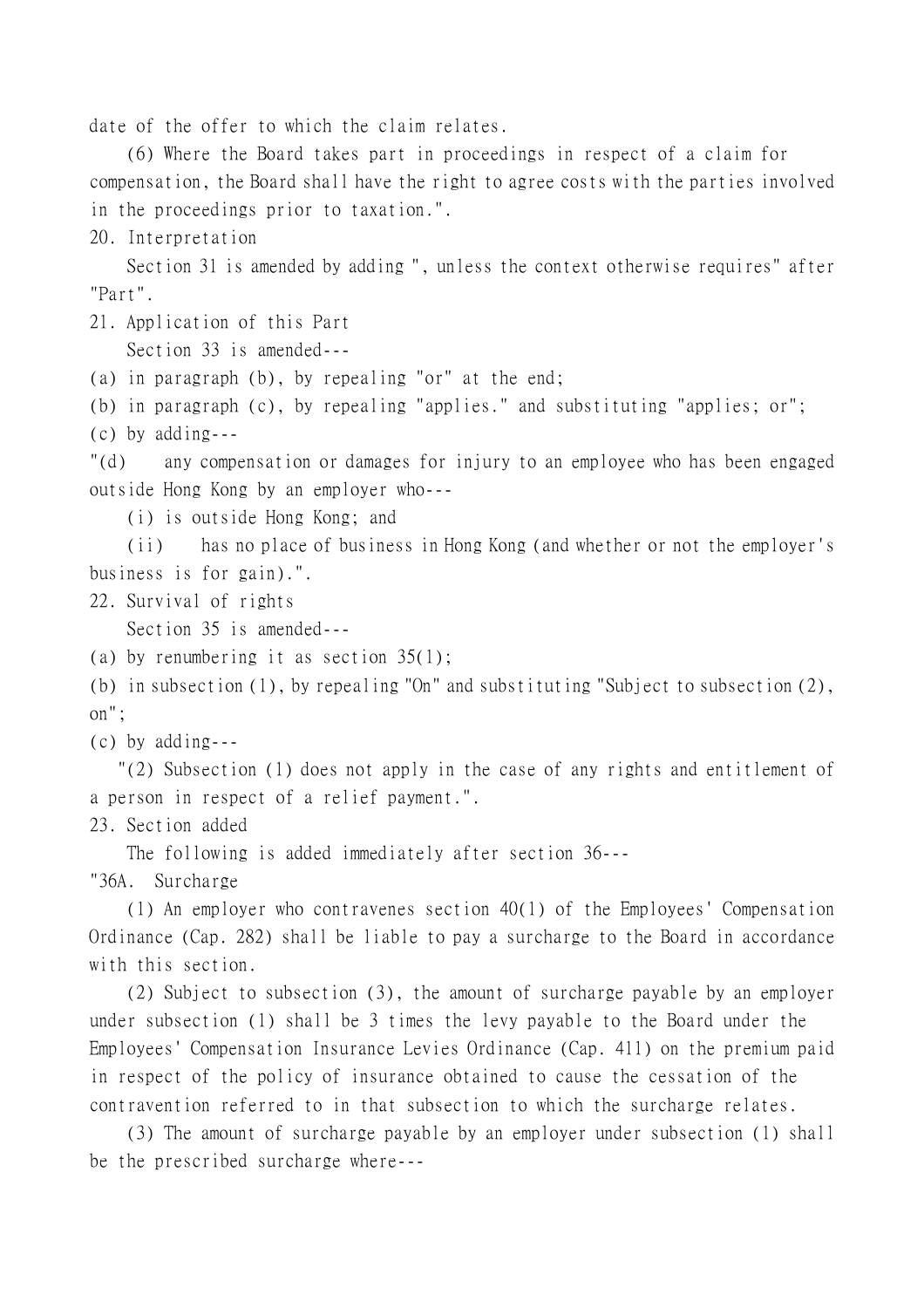(a) the employer fails to comply with a requirement under subsection (4) in any case where paragraph (b) is not applicable and the Board is otherwise unable to obtain the information and particulars necessary for subsection (2) to apply in the case of the employer; or

(b) the employer is not required to comply with section 40(1) of the Employees' Compensation Ordinance (Cap. 282) to cause the cessation of the contravention referred to in that subsection to which the surcharge relates.

(4) The Board may serve a notice in writing on an employer or insurer requiring the employer or insurer, as the case may be, to furnish information and particulars--- (a) which enables the Board to determine, to its satisfaction, the amount of surcharge payable by the employer under subsection (1); and

(b) within the period specified in the notice, being a period reasonable in all the circumstances of the case.

(5) Where a surcharge is payable under this section by an employer--- (a) the Board shall serve a notice in writing ("demand notice") on the employer, accompanied by a copy of this section in the Chinese and English languages, advising the employer---

(i) of the surcharge, its amount, the grounds therefor and the period, being a period of not less than 30 days after the date of service of the demand notice, within which the employer shall pay the surcharge to the Board; and

(ii) that the employer may, not later than 14 days after the date of service of the demand notice, serve a notice in writing ("review notice") on the Board requesting the Board to review, on the grounds specified in the review notice, the amount of the surcharge or the grounds therefor or both;

(b) the Board shall carry out a review requested in a review notice and serve a notice in writing ("final notice") on the employer---

(i) advising the employer that the demand notice is---

(A) confirmed;

(B) varied in the manner specified in the final notice and for the reasons stated therein; or

(C) withdrawn; and

(ii) not later than 30 days after receipt of the review notice.

(6) An applicant dissatisfied with a demand notice or final notice may commence proceedings in a court against the Board.

(7) Proceedings under subsection (6) shall be commenced by writ.

(8) A surcharge under this section shall be recoverable as a civil debt due to the Board.

(9) In this section, "employer" (僱主) includes a former employer.".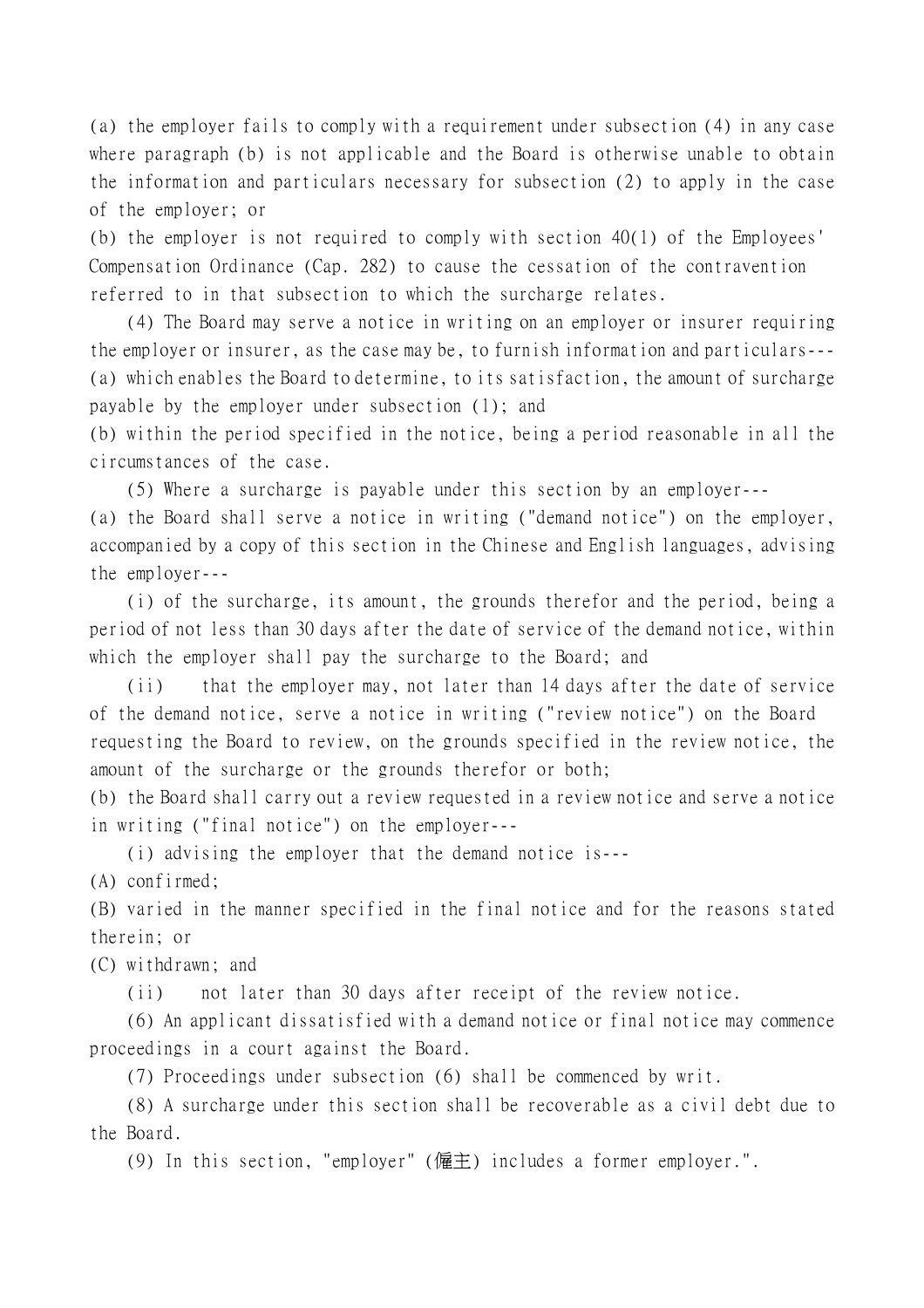24. Subrogation

Section 37 is amended---

(a) by repealing subsections (1), (2) and (3) and substituting---

 "(1) Where a payment is made from the Fund under Part IV to any person ("the recipient"), being payment of an amount of compensation or damages which an employer, insurer or third party is liable to pay the recipient, all the rights and remedies of the recipient with respect to---

(a) the compensation or damages existing immediately before the payment are, to the extent of the amount of the payment; and

(b) any sum payable in respect of interest or costs in respect of the compensation or damages are,

transferred to and vested in the Board for the benefit of the Fund.

(2) Where a payment is made from the Fund under Part IV to or on behalf of an employer, being payment of an amount for which an insurer is liable to indemnify the employer under a policy of insurance, all the rights and remedies of the employer with respect to---

(a) the amount for which the insurer is so liable existing immediately before the payment are, to the extent of the amount of the payment; and

(b) any sum payable in respect of interest or costs in respect of the amount are, transferred to and vested in the Board for the benefit of the Fund.

(3) The Board may take such steps as it considers necessary to enforce the rights and remedies transferred and vested in it under this section, including steps where the Board permits in writing the recipient or employer from whom the rights and remedies were transferred to take proceedings to recover, for the benefit of the Fund, the amount (or any part thereof) to which the rights and remedies relate."; (b) by adding---

"(6) For the purposes of this section---

(a) any payment made under section 28 to a person shall be deemed as a payment which the employer is liable to make to the person;

(b) a relief payment shall be deemed to be payment of an amount of damages,

and the provisions of this section shall be construed accordingly.".

25. Section added

The following is added---

"37A. Recovery of payment

Where an eligible person receives any amount of damages in respect of an injury for which a relief payment has already been made, then the Board shall be entitled to recover from the eligible person as a civil debt such part, if any, of that amount which, taken together with the relief payment, is in excess of the amount of damages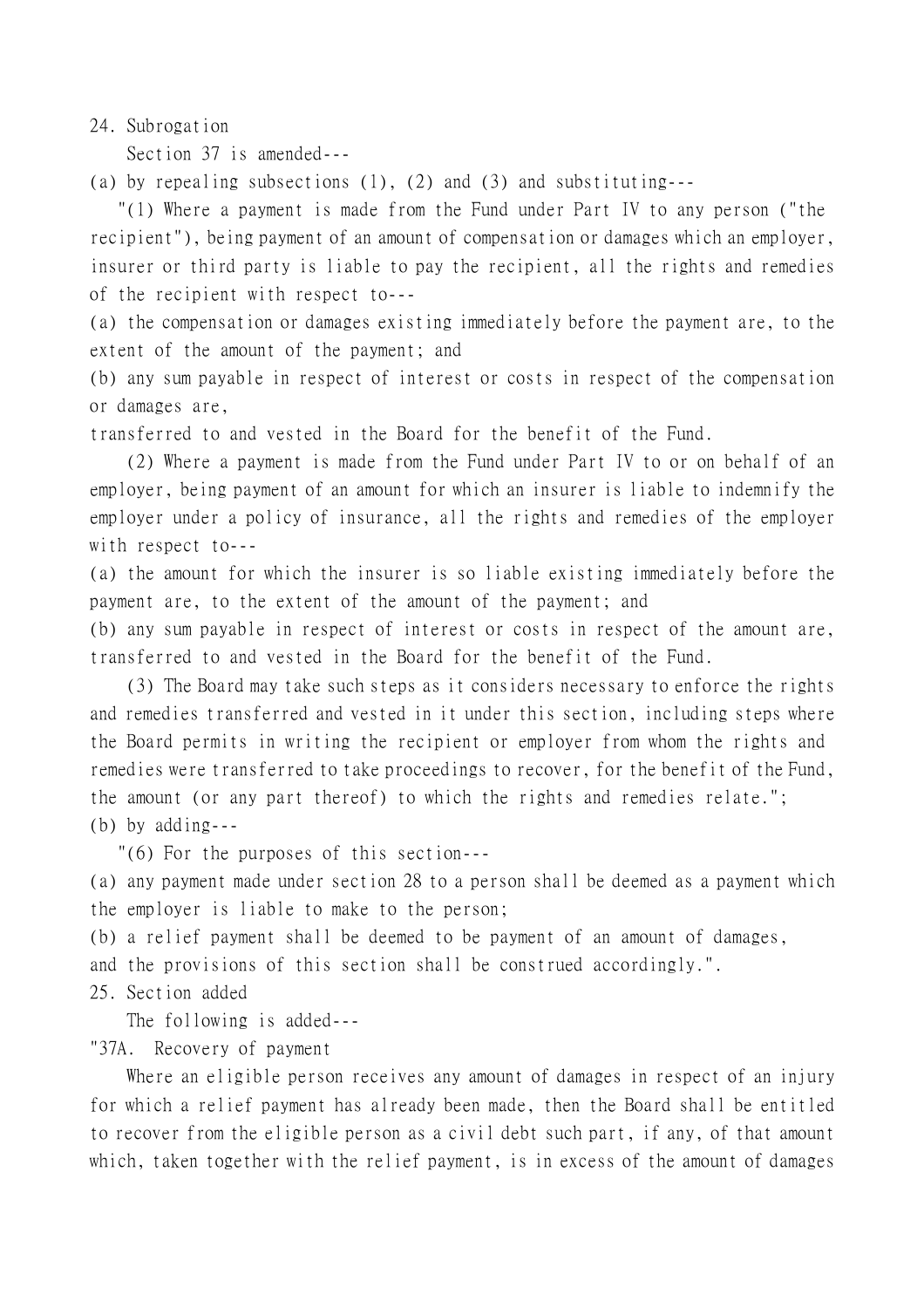```
to which the eligible person is entitled.".
26. Recovery of payment made by mistake
    Section 38 is amended---
(a) in subsection (1), by repealing "Subject to subsection (2), where" and
substituting "Where";
(b) by repealing subsection (2).
27. Offences
    Section 40 is amended---
(a) in subsection (1), by repealing "of $100,000" and substituting "at level 6";
(b) in subsection (2)---
    (i) by adding "or 25B(7) or, where the person is an insurer, 36A(4)" after
"section 21(4)";
    (ii) by repealing "of $5,000" and substituting "at level 2".
28. Regulations
    Section 41(2) is amended by repealing "of $10,000" and substituting "at level
3".
29. Section added
    The following is added---
"45A. Amendment of Schedule 4
    The Secretary may, by notice published in the Gazette, amend Schedule 4.".
30. Section added
    The following is added---
"46A. Transitional provisions in relation
to Employees Compensation
Assistance (Amendment)
Ordinance 2002
    (1) Where before the commencement of section 6 of the Employees Compensation
```
Assistance (Amendment) Ordinance 2002 ( of 2002) an employer is liable for the payment of an amount of compensation or damages for the purposes of section 16 as in force immediately before that commencement, then---

(a) the provisions of this Ordinance as amended by that Ordinance shall not apply to or in relation to any such compensation or damages;

(b) the provisions of this Ordinance as in force immediately before that commencement shall apply to and in relation to---

(i) any such compensation or damages; and

(ii) any application or claim made in relation thereto under this Ordinance as so in force, and whether or not the application or claim is made before, on or after that commencement.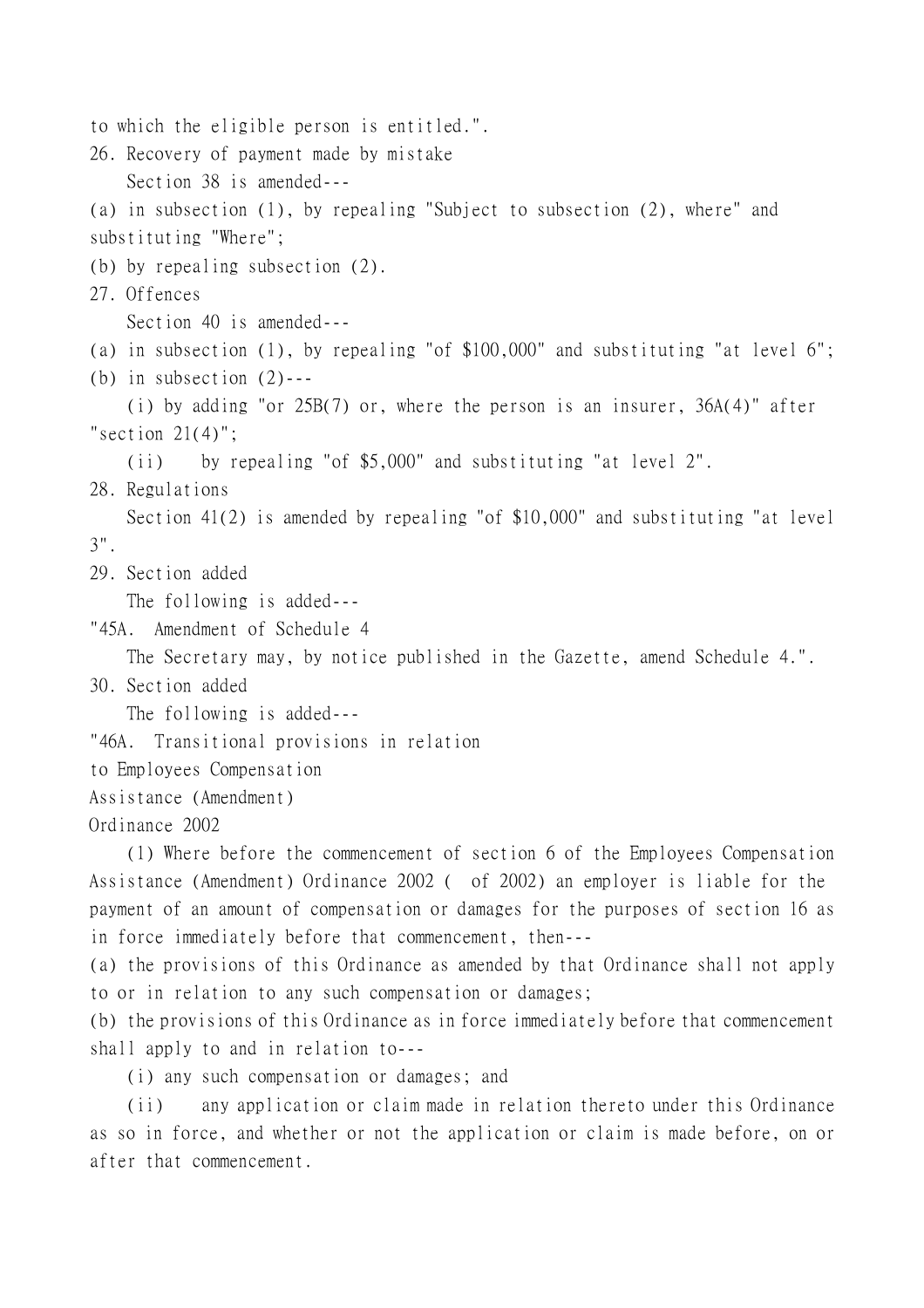(2) Sections 17, 18, 18A, 19, 20, 22(3)(e) and 23(7) to (11) inclusive are repealed.

 $(3)$  Section 26 $(2)$  is amended---

(a) in paragraph (a), by repealing "17, 18 or";

(b) by repealing paragraphs (b) and (ba);

(c) in paragraph (bb), by repealing "and amounts of damages liable to be paid in respect of applications under section 17 or 18";

(d) by repealing paragraphs (bc) and (bd).

(4) Section 28 is amended---

- (a) in subsection (1), by repealing ", 17 or 18";
- (b) by repealing subsection (2);

(c) in subsection (3), by repealing ", 17 or 18, as the case may require,".

(5) Sections 31(b), 37(2) and (5) and 41(1)(a)(iv) are repealed.

(6) Section 43(b) is amended by repealing "or employer's insurer, as the case may be,".

(7) Where before the commencement of this subsection---

(a) a notice under section 20 is published in the Gazette in respect of an insurer; and

(b) an employer is entitled to make an application under section 17 or 18 in relation to a policy of insurance issued by that insurer,

then the provisions of this Ordinance as in force immediately before that commencement shall apply to and in relation to that entitlement.

(8) Where before the commencement of this subsection there is in force a policy of insurance in relation to an injured employee indemnifying the employee's employer in respect of the employer's liability for payment of an amount of compensation or damages in respect of the injury concerned for which he would be liable under section 16 or 20A, as the case may be, then, on and after that commencement, no person is entitled to make an application under that section in respect of any compensation or damages arising from that injury.".

31. Provisions regarding the Board

and its members

Schedule 1 is amended, in paragraph 4, by repealing "4" and substituting "5". 32. Schedule added

The following is added--- "SCHEDULE 4 [ss. 2 & 45A] Prescribed Monthly Amount, Prescribed Relief Payment and Prescribed Surcharge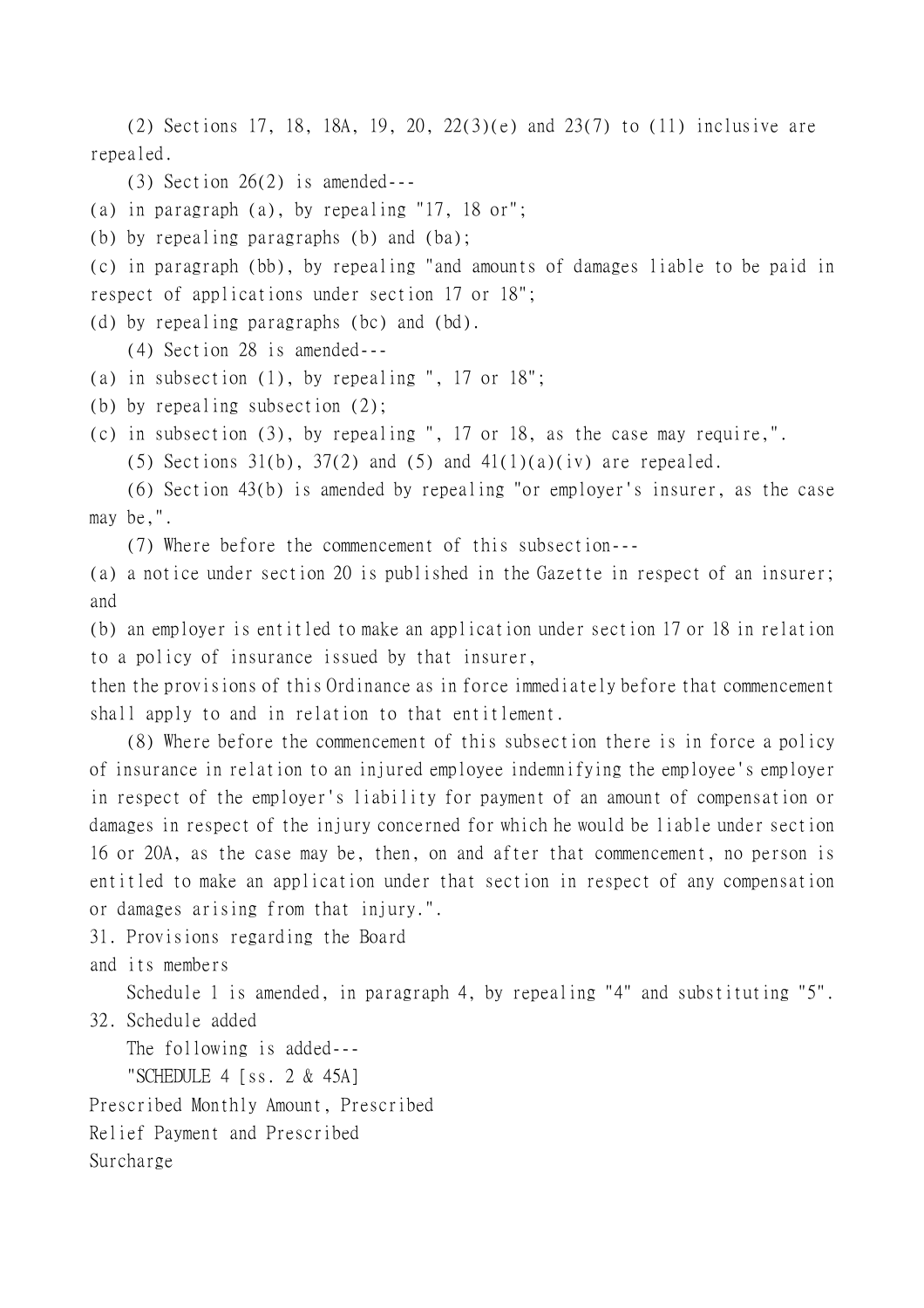PART 1 Prescribed Monthly Amount \$10,000 PART 2 Prescribed Relief Payment \$1,500,000 PART 3 Prescribed Surcharge \$10,000 where section  $36A(3)(a)$  of this Ordinance is applicable and \$5,000 where section 36A(3)(b) of this Ordinance is applicable". 33. Consequential amendments The enactments specified in the Schedule are amended as set out in the Schedule. SCHEDULE [s. 33] Consequential Amendments Employees' Compensation Ordinance 1. Interpretation Section 3(1) of the Employees' Compensation Ordinance (Cap. 282) is amended by adding--- ""ECAFB" (管理局) means the Employees Compensation Assistance Fund Board constituted by section 3(1) of the Employees Compensation Assistance Ordinance (Cap. 365);". 2. Payment of compensation and objection to determination of Commissioner Section 6D is amended--- (a) by repealing subsection (4) and substituting--- "(4) An objection to a determination under section 6B(1)(a) may be made in writing--- (a) by the employer, any person who has made an application under section 6B(1) or the ECAFB; (b) within 30 days after--- (i) in the case of the employer or any person who has made an application under section 6B(1), the date of issue of the Certificate of Compensation Assessment for Fatal Case concerned; (ii) in the case of the ECAFB, the date on which an application is made under

section 16 of the Employees Compensation Assistance Ordinance (Cap. 365) by a member of the family of the deceased employee,

or within such further time as the Commissioner, in the circumstances of any particular case, thinks fit; and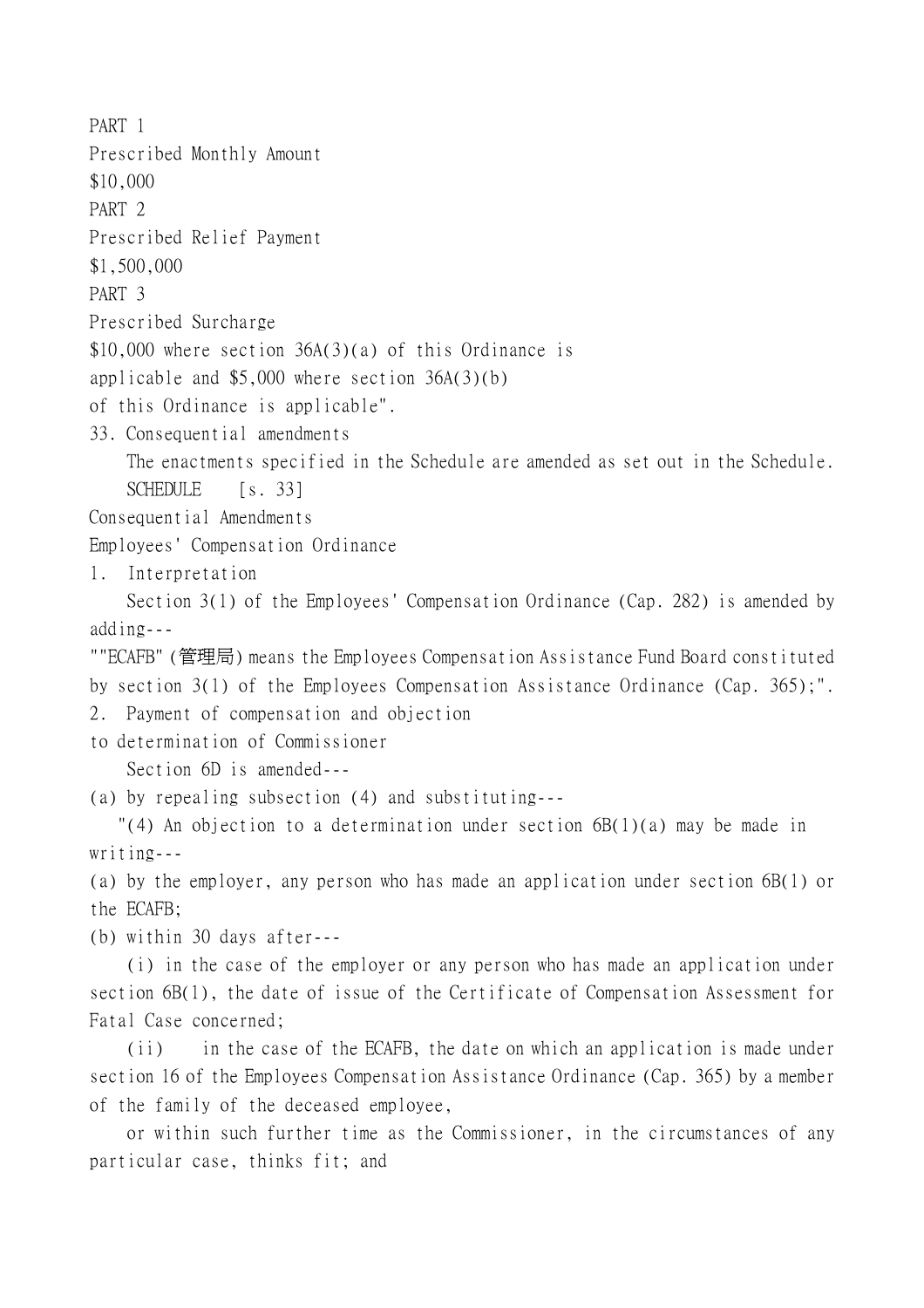(c) stating the grounds of the objection.";

(b) in subsection  $(6)$ ---

(i) in paragraph (a), by repealing "and to the employer if the employer" and substituting ", to the employer if the employer is not the objector and to the ECAFB if the ECAFB, as the case requires,";

(ii) in paragraph (c), by repealing "and each of the members of the family" and substituting ", each of the members of the family and the ECAFB, as the case requires,";

(c) in subsection (9), by repealing "or any person named in the Certificate" and substituting "any person named in the Certificate, or the ECAFB".

3. Determination by Commissioner of

claims for funeral and medical

attendance expenses

Section 6E is amended---

(a) by repealing subsection (10) and substituting---

 "(10) An objection to a determination under subsection (1) may be made in writing---

(a) by the employer, any person who has made an application under that subsection or the ECAFB;

(b) within 30 days after---

(i) in the case of the employer or any person who has made an application under that subsection, the date of issue of the Certificate for Funeral and Medical Attendance Expenses concerned;

(ii) in the case of the ECAFB, the date on which an application is made under section 16 of the Employees Compensation Assistance Ordinance (Cap. 365) by a person who is entitled to the reimbursement of the expenses of the funeral of the deceased employee or of the expenses of the medical attendance on the deceased employee,

or within such further time as the Commissioner, in the circumstances of any particular case, thinks fit; and

(c) stating the grounds of the objection.";

(b) in subsection  $(12)$ ---

(i) in paragraph (a), by repealing "and to the employer if the employer" and substituting ", to the employer if the employer is not the objector and to the ECAFB if the ECAFB, as the case requires,";

(ii) in paragraph (c), by repealing "and each of the persons who has made an application under subsection (1)" and substituting ", each of the person who has made an application under subsection (1) and the ECAFB, as the case requires,"; (c) in subsection (15), by repealing "or the persons named in the Certificate" and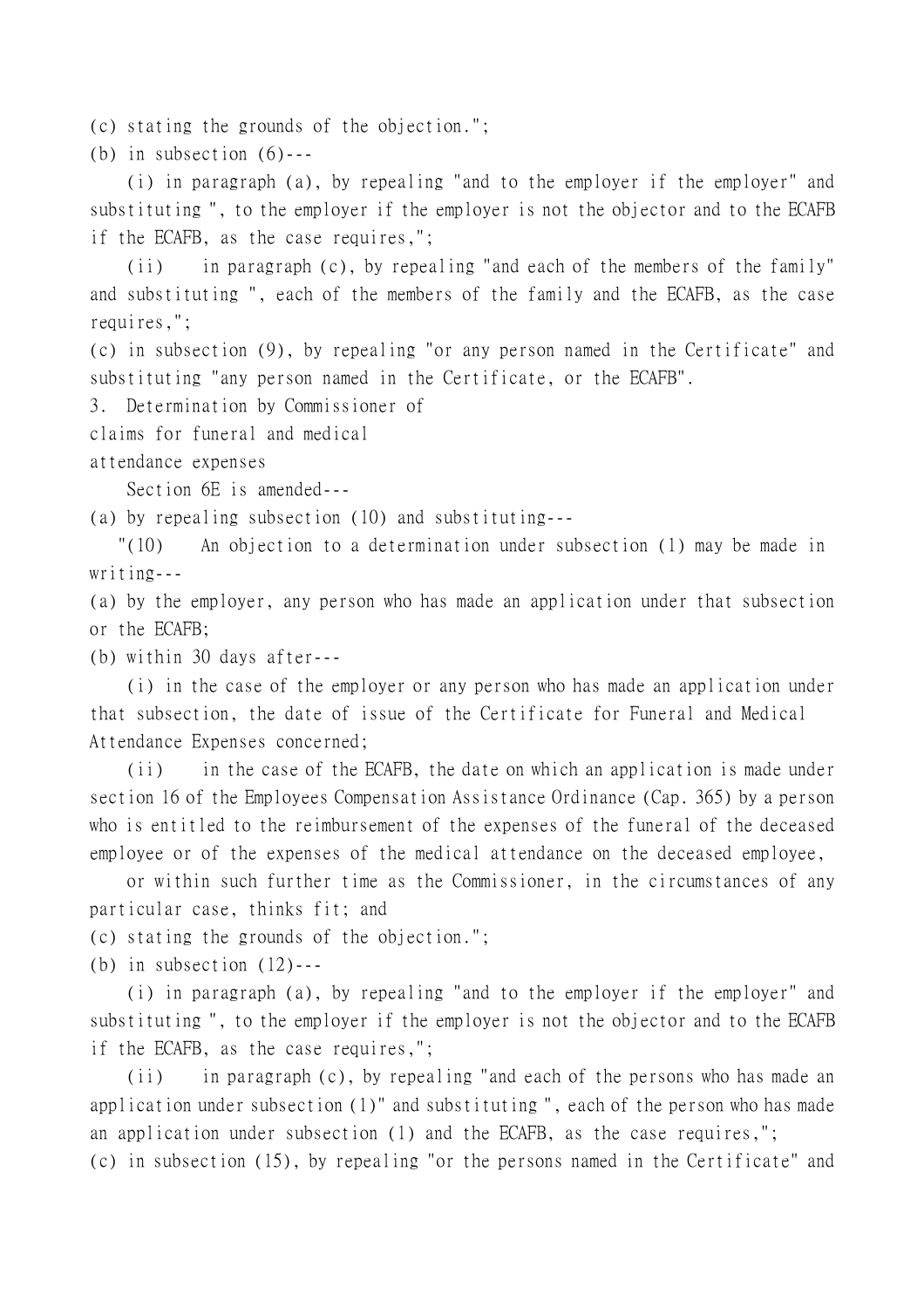substituting "the persons named in the Certificate, or the ECAFB".

4. Determination of claims in

respect of minor injuries

Section 16A is amended---

(a) by repealing subsection (3) and substituting---

 "(3) An objection to the amount of compensation assessed under subsection (1) may be made in writing---

(a) by the employer, the employee or the ECAFB;

(b) within 14 days after---

(i) in the case of the employer or employee, the date of issue of the certificate issued under subsection (2);

(ii) in the case of the ECAFB, the date on which an application is made under section 16 of the Employees Compensation Assistance Ordinance (Cap. 365) by the employee,

or within such further time as the Commissioner, in the circumstances of any particular case, thinks fit;

(c) stating the grounds of the objection; and

(d) by the objector sending a copy of the objection---

(i) where the objector is the employer, to the employee;

(ii) where the objector is the employee, to the employer;

(iii) where the objector is the ECAFB, to the employer and the employee."; (b) in subsection (5), by adding "and, where applicable, the ECAFB" after "employee";

(c) in subsection (8), by adding ", the ECAFB" after "employee".

5. Cancellation of minor injuries

claim certificate by the Court

Section 16B(1) is amended by repealing "or the Commissioner" and substituting ", the Commissioner or the ECAFB".

Employees Compensation Assistance (Notice

of Insolvency of Insurer) Regulation

6. Regulation repealed

The Employees Compensation Assistance (Notice of Insolvency of Insurer) Regulation (Cap. 365 sub. leg.) is repealed.

Employees' Compensation Insurance Levies Ordinance

7. Schedule 2 substituted

Schedule 2 to the Employees' Compensation Insurance Levies Ordinance (Cap. 411)

is repealed and the following substituted---

"SCHEDULE  $2$  [ss. 4, 6(3)]  $& 7(1)$ ]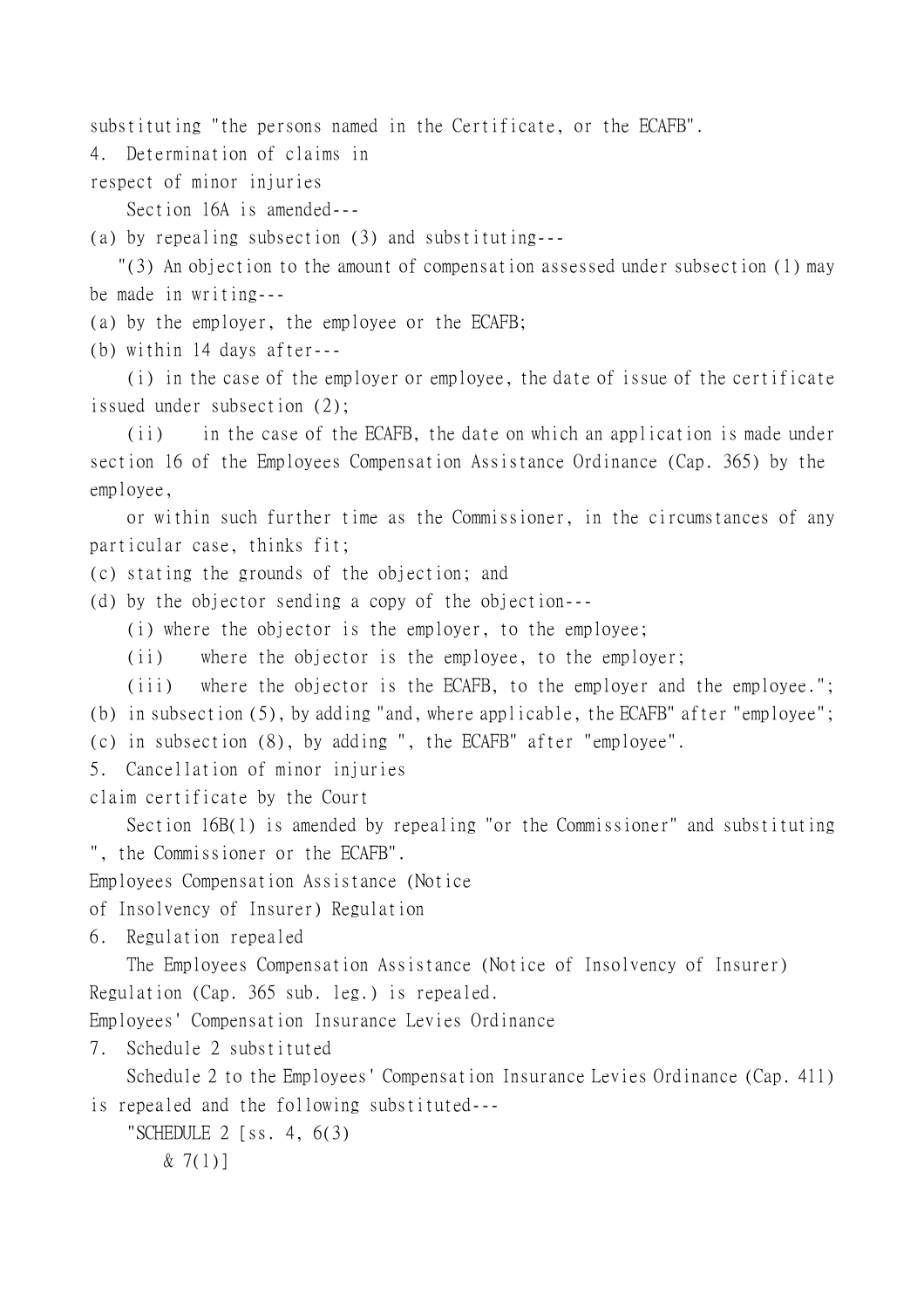Bodies Specified for the Purposes of Section 7(1) Proportion of the net resources of Item Specified body the Board to be distributed Proportion of the net resources in respect of the relevant period Proportion of the net ending on 30 September resources in respect of the 2002 and up to the relevant period ending on relevant period ending on 31 December 2007 and 30 September 2007 thereafter 1. The Occupational 20/63 20/63". Safety and Health Council 2. The Employees 31/63 25/63". Compensation Assistance Fund Board 3. The Occupational 12/63 18/63". Deafness Compensation Board Employees' Compensation Insurance Levy (Rate of Levy) Order 8. Prescribed rate of levy Paragraph 2(d) of the Employees' Compensation Insurance Levy (Rate of Levy) Order (Cap. 411 sub. leg.) is repealed and the following substituted--- "(d) on or after 1 April 1998 and before 1 July 2002 is 5.3%; (e) on or after 1 July 2002 is 6.3%.". Explanatory Memorandum The principal object of this Bill is to amend the Employees Compensation Assistance Ordinance (Cap. 365) ("the principal Ordinance") to--- (a) revise the scheme providing for the protection of the entitlement of employees and others to compensation awarded for employment-related injury; (b) provide for relief payment in the case of damages awarded for employment-related injury; (c) revise the procedures for filing applications which may affect the Employees Compensation Assistance Fund ("the Fund"); (d) empower the Employees Compensation Assistance Fund Board ("the Board") to apply to be joined as a party to proceedings which may affect the Fund;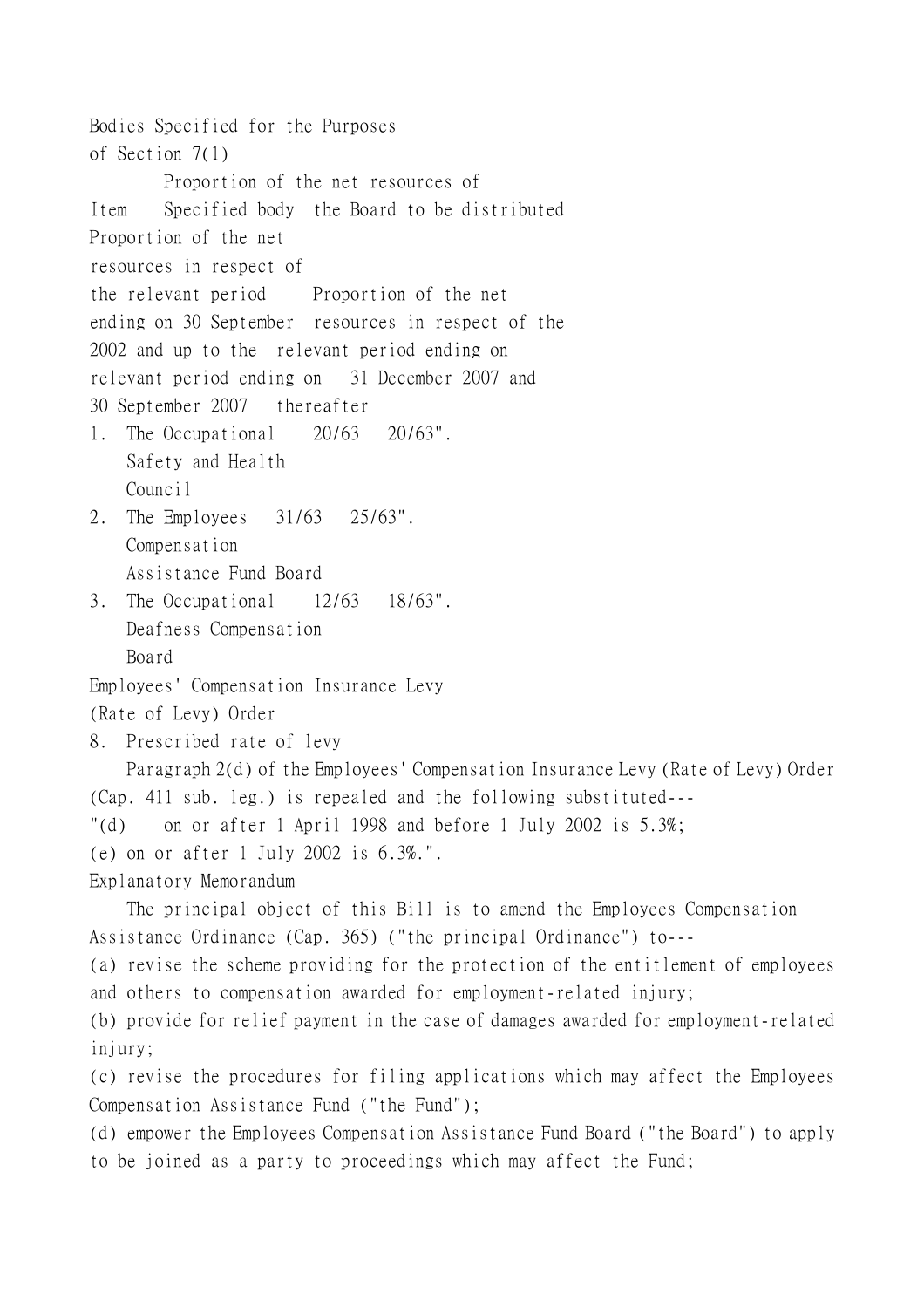(e) require the Board to be notified of proceedings which may affect the Fund;

(f) reduce the amount of interest payable on payments from the Fund; and

(g) require employers who have failed to take out the relevant policies of insurance to pay a surcharge to the Board.

2. Clause 2 repeals and replaces the long title to the principal Ordinance to ensure that the long title accurately describes the principal Ordinance as amended by the Bill.

3. Clause 3(b) amends section 2 to, inter alia, add 2 new definitions of "eligible person" and "relief payment". The definition of "relief payment" is the term used to describe the payment that may be made from the Fund by the Board under the scheme relating to damages for employment-related injury. The definition of "eligible person" is the term used to describe the persons who may be entitled to a relief payment.

4. Clause 4 amends section 3(2)(b) to provide that there shall be an additional member of the Board who is a person having expertise in the practice of insurance. Clause 31 makes a consequential amendment to Schedule 1 to increase the quorum of the Board from 4 to 5.

5. Clause 6(a) repeals and replaces section 16(1) to remove references to damages because applications for relief payment relating to damages will now be made under new section 20A at clause 12. Clause 6(c) repeals and replaces section 16(3) to clarify the circumstances in which it is considered that a person is unable to recover from an employer payment of an amount of compensation such that the person is entitled to make an application to the Board for payment from the Fund in respect of that amount. 6. Clause 9 adds a new section 18A to specify the period within which an employer shall make an application under section 17 or 18 for payment from the Fund where the employer's insurer is insolvent. The new section 18A also specifies the sanctions that follow if the employer fails to make such an application within the specified period.

7. Clause 12 adds new sections 20A to 20G dealing with relief payments. New section 20A sets out the basis on which an eligible person may make an application to the Board for a relief payment. New section 20B specifies the amount of relief payment to which an eligible person will be entitled. New section 20C sets out the manner of payment of a relief payment. It should be noted that a relief payment in excess of a specified amount will be by way of monthly payments (see new section 20C(2) and Parts 1 and 2 of Schedule 4 at clause 32). New section 20D sets out the circumstances in which those monthly payments shall cease. New section 20E sets out the circumstances in which an eligible person ceases to be entitled to a relief payment. New section 20F provides for the apportionment of a relief payment where there are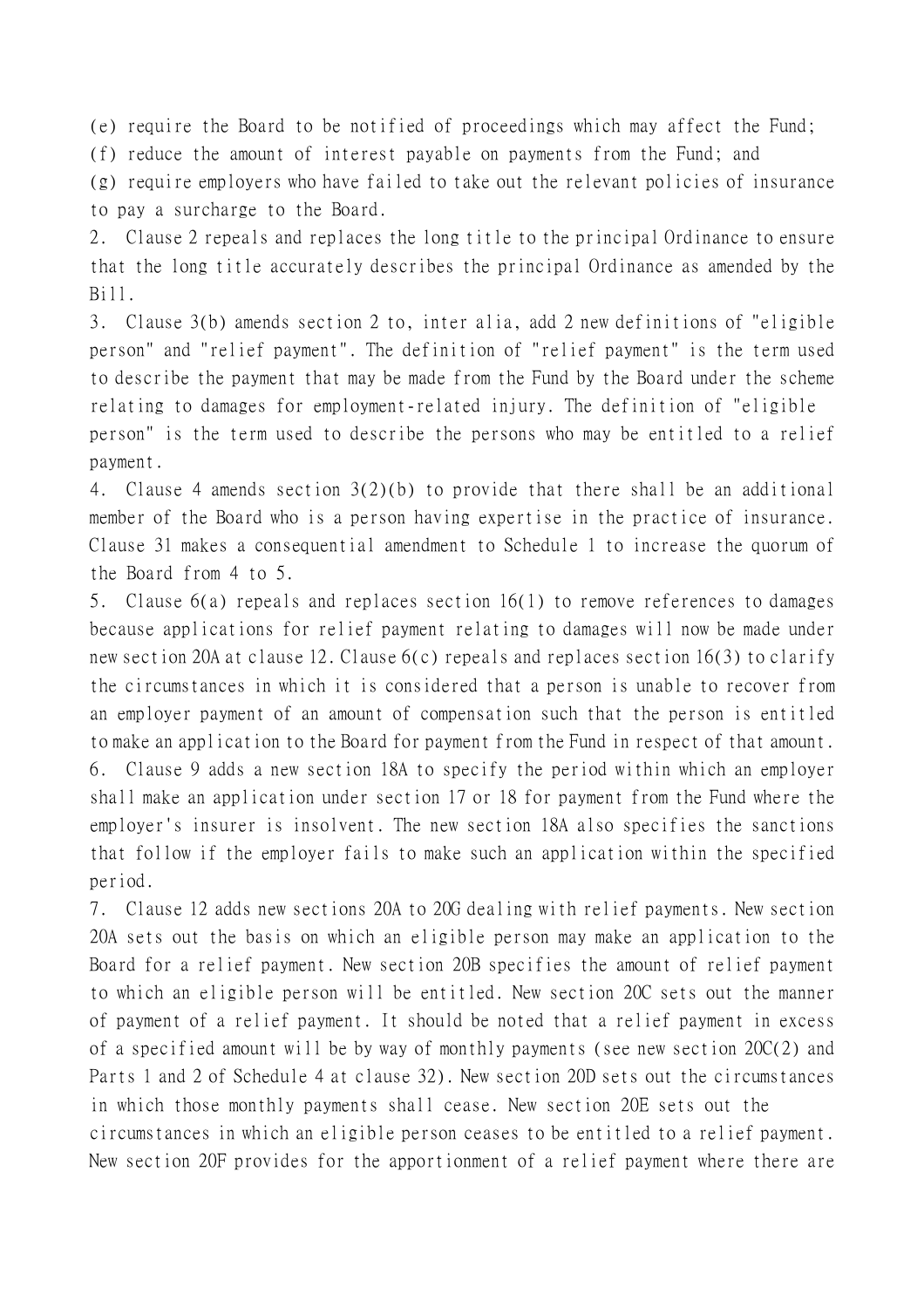2 or more eligible persons entitled to the relief payment. New section 20G empowers the Board to set-off, from the outstanding amount of monthly payments due to an eligible person, the amount of damages received by the eligible person subsequent to receiving the monthly payments.

8. Clause 14 amends section 22 to reduce the interest payable on payments from the Fund.

9. Clause 17 adds new sections 25A and 25B. New section 25A empowers the Board to apply to the court to be joined as a party to the proceedings which may affect the Fund. New section 25B requires persons who commence proceedings in respect of a claim for compensation or damages to notify the Board of the proceedings. Such a person is also required to notify the Board of any proposal to obtain judgment or reach a settlement with the other party in respect of the claim. A failure by the person to notify the Board in either case disentitles the person to any payment under the principal Ordinance in respect of the claim.

10. Clause 19 amends section 28 to enhance the protection afforded to the Fund where the Board makes a payment, or offers to make a payment, from the Fund in anticipation of a person's entitlement to such a payment under section 16, 17 or 18.

11. Clause 21 amends section 33 to disallow any claim in respect of any compensation or damages for injury to an employee engaged outside Hong Kong where the employer is outside Hong Kong and has no place of business in Hong Kong.

12. Clause 22 amends section 35 to provide that the right of a person in respect of a relief payment does not survive the person for the benefit of his estate.

13. Clause 23 adds a new section 36A to provide for a surcharge on employers who have failed to take out policies of insurance as required by section 40(1) of the Employees' Compensation Ordinance (Cap. 282).

14. Clause 30 adds a new section 46A(1) to provide transitional provisions in respect of an employer's liability for compensation or damages under section 16 before section 16 was amended by the Bill. Such a liability will be dealt with as if the principal Ordinance had not been amended by the Bill. Further, the new clause also adds new section  $46A(2)$ ,  $(3)$ ,  $(4)$ ,  $(5)$  and  $(6)$  to provide for the repeal of sections 17, 18, 18A, 19, 20, 22(3)(e), 23(7) to (11), 28(2), 31(b), 37(2) and (5) and 41(1)(a)(iv) and the amendment of sections 26(2), 28(1) and (3) and 43(b), at a later date. The reason for this is that the insurance industry in Hong Kong is in the process of establishing a scheme which will in effect replace the present provisions of the principal Ordinance relating to applications by employers for payments from the Fund where their insurers are insolvent. The new section  $46A(2)$ ,  $(3)$ ,  $(4)$ ,  $(5)$  and  $(6)$ will be brought into operation when that scheme is in place. New section 46A(7) and (8) specifies transitional provisions arising from the commencement of new section